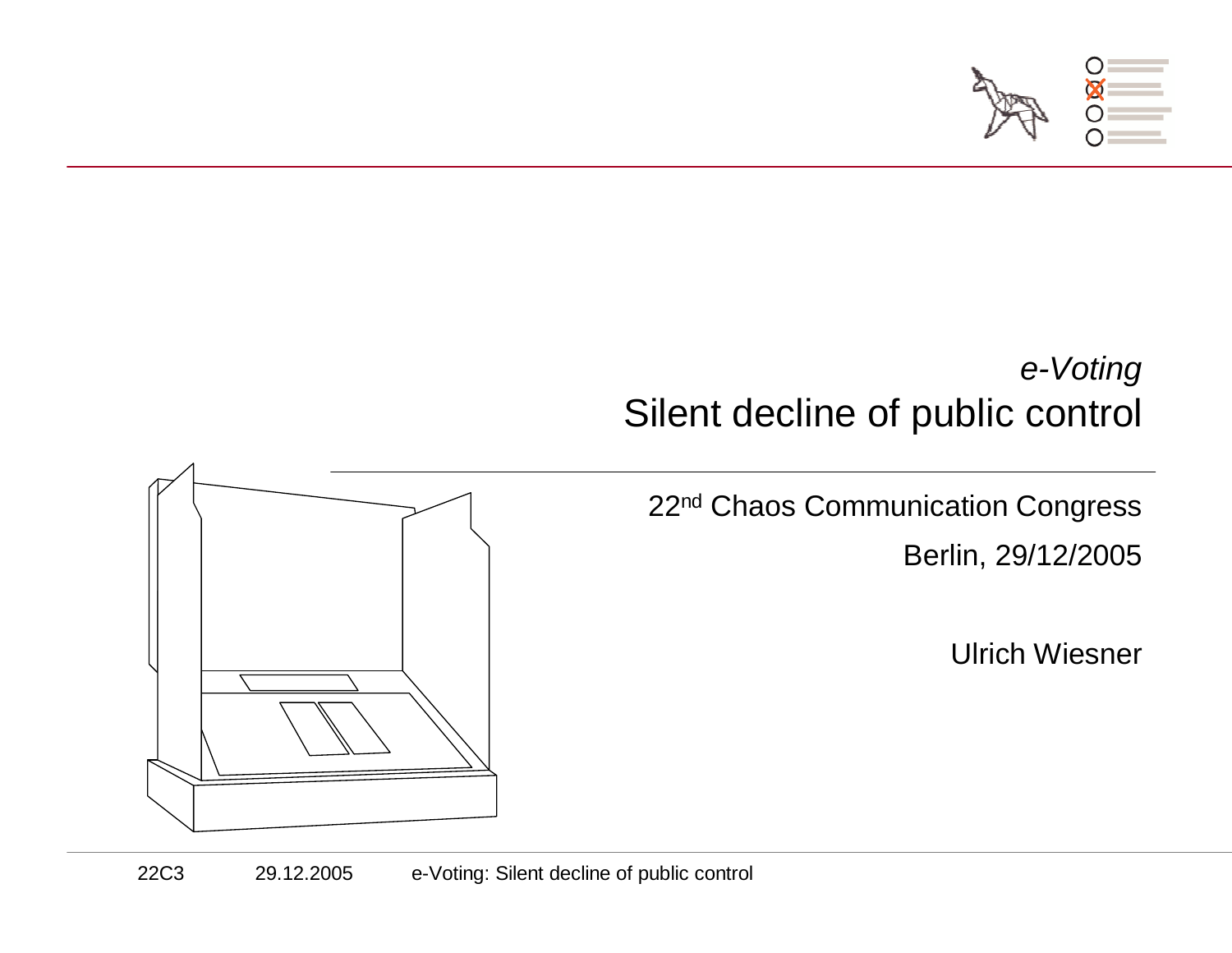# Agenda



- $\blacksquare$  Nedap Voting Computers
	- High level functional and technical overview
- **Voting Machines in Germany** 
	- **History, relevance, recent elections**
- **Prerequisites for Democratic Elections** 
	- Conceptual requirements
	- $\blacksquare$ Constitutional, legal and regulatory requirements
- The Irish Report
	- Background, Findings, Concerns, Security Issues
- Conclusions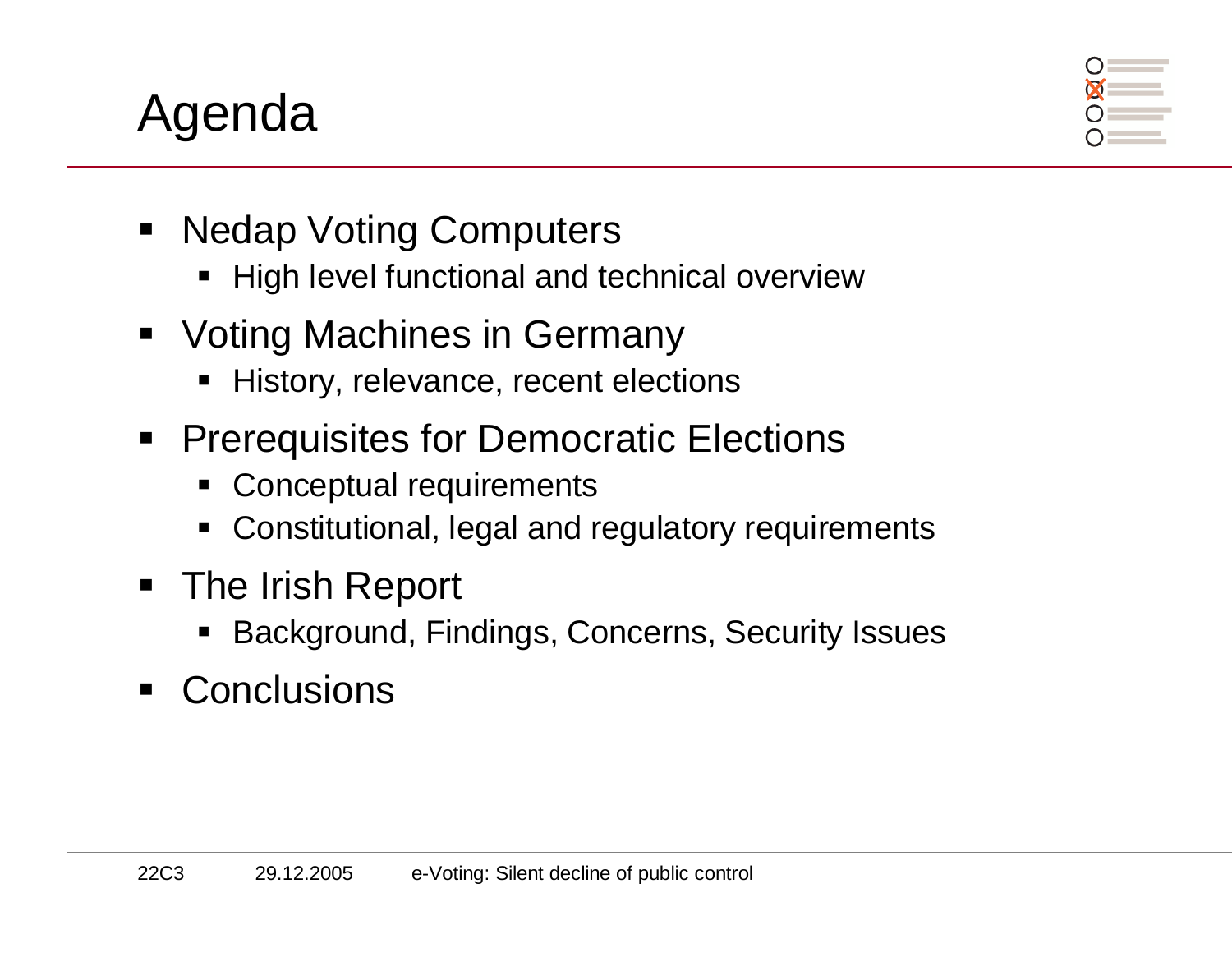# **Terminology**



- e-Voting
	- **Electronic Voting**  $\blacksquare$
	- $\blacksquare$ Offline, in election office
	- using public equipment only
- i-Voting
	- **E** Internet Voting  $\blacksquare$
	- **Online, in election office or elsewhere**  $\blacksquare$
	- **■** Using public or private equipment on user side
	- (Not subject of this talk)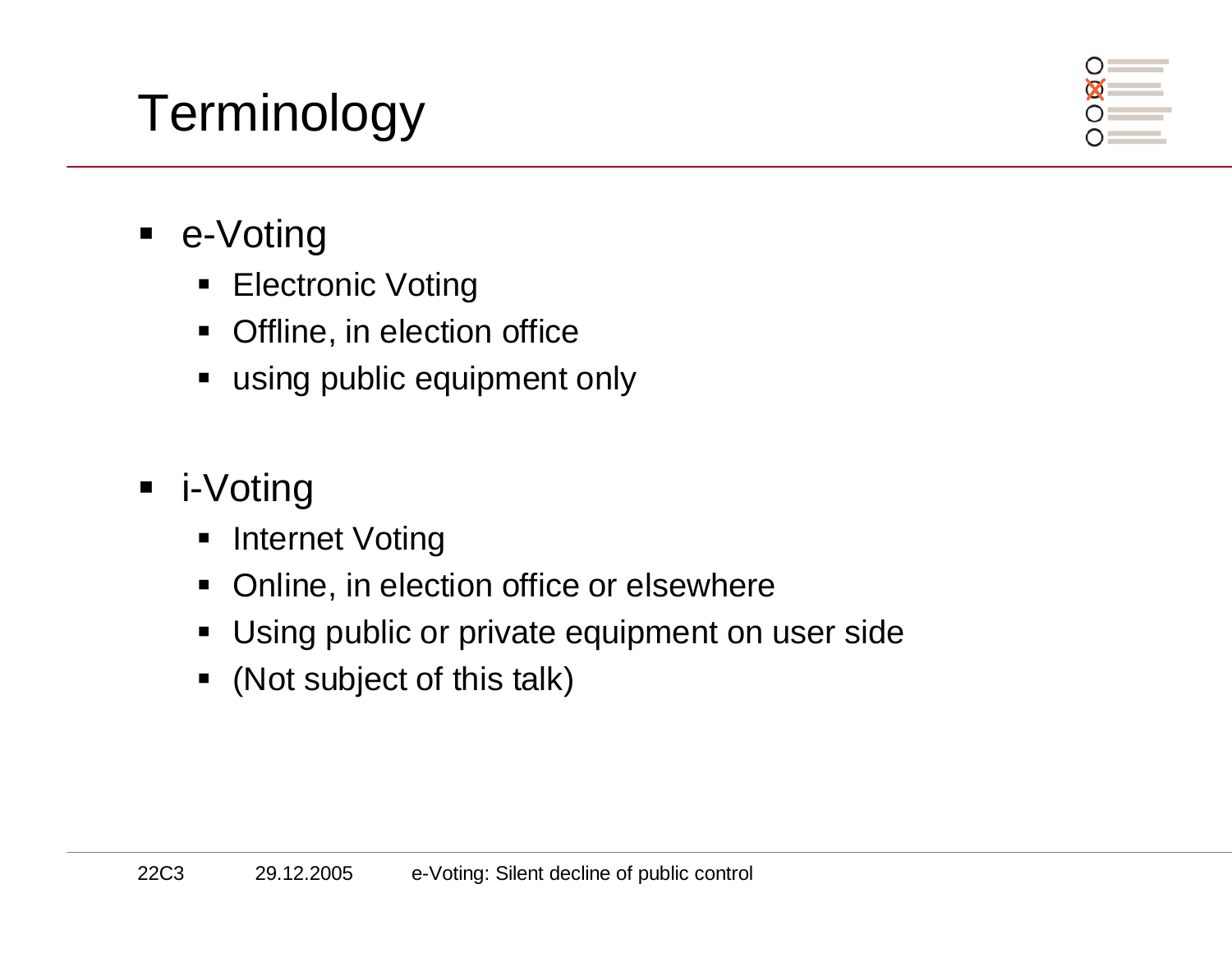

### Nedap Voting Computers

High level technical and functional overview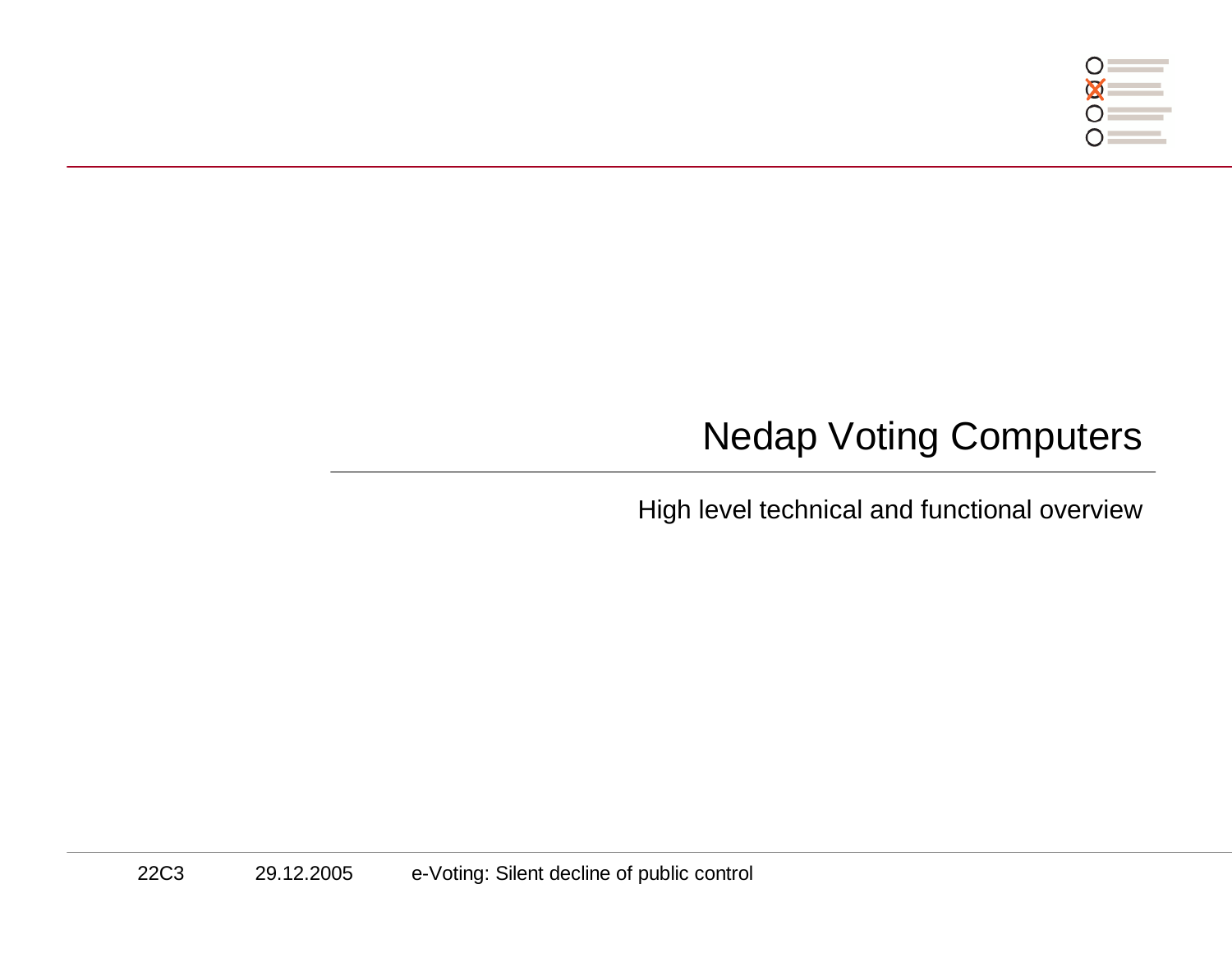

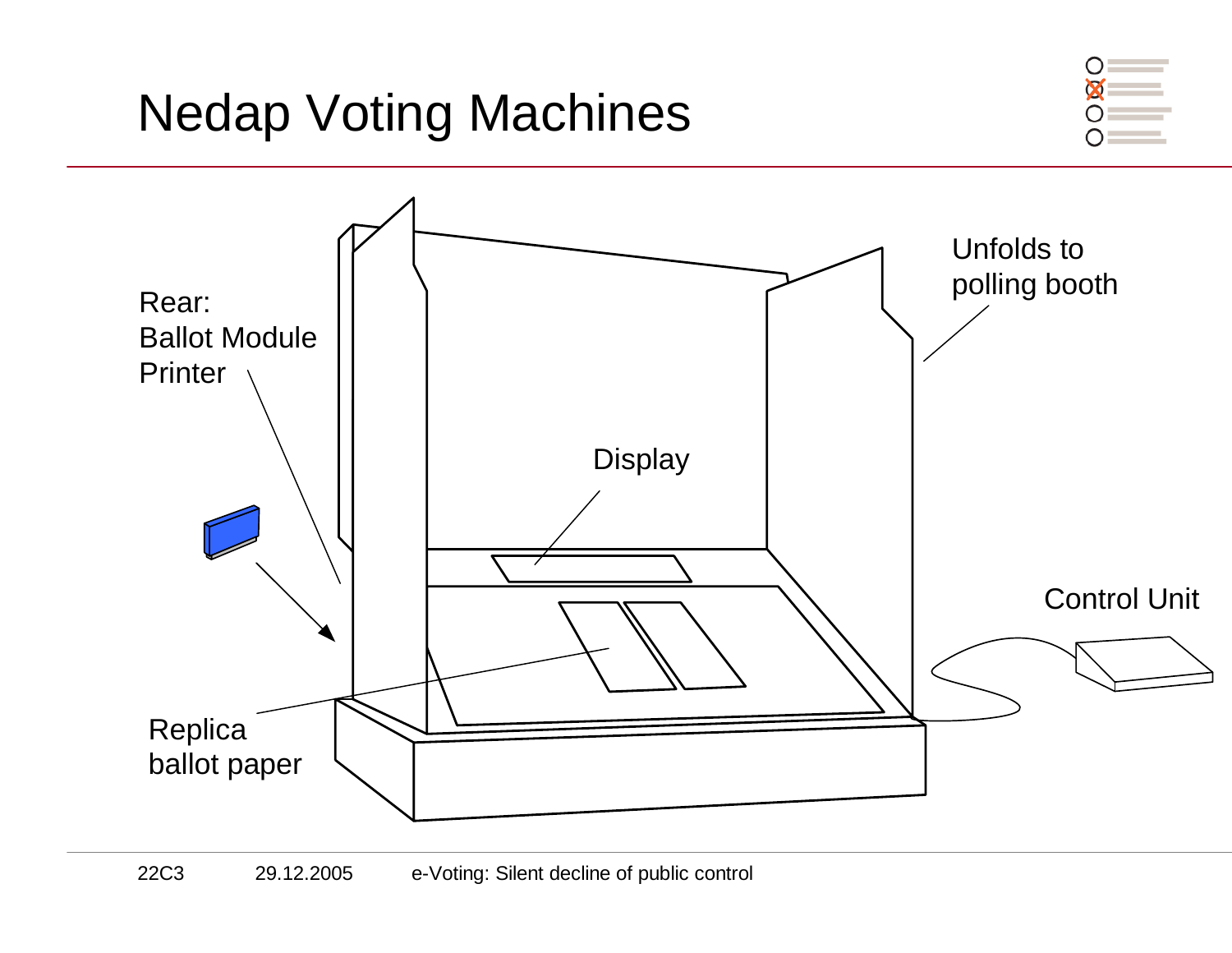# Pre Election: Set-up



At central election offices:

- $\blacksquare$  Define Election details using Integrated Election Software on PC connected to Programming/Reading Unit
- $\blacksquare$  Copy election details on each Ballot Module using Programming/ Reading Unit
- $\blacksquare$  Insert configured Ballot Modules into voting machine
- $\blacksquare$  Print replica ballot paper (Stimmzettel) and place on front pannel of voting machine

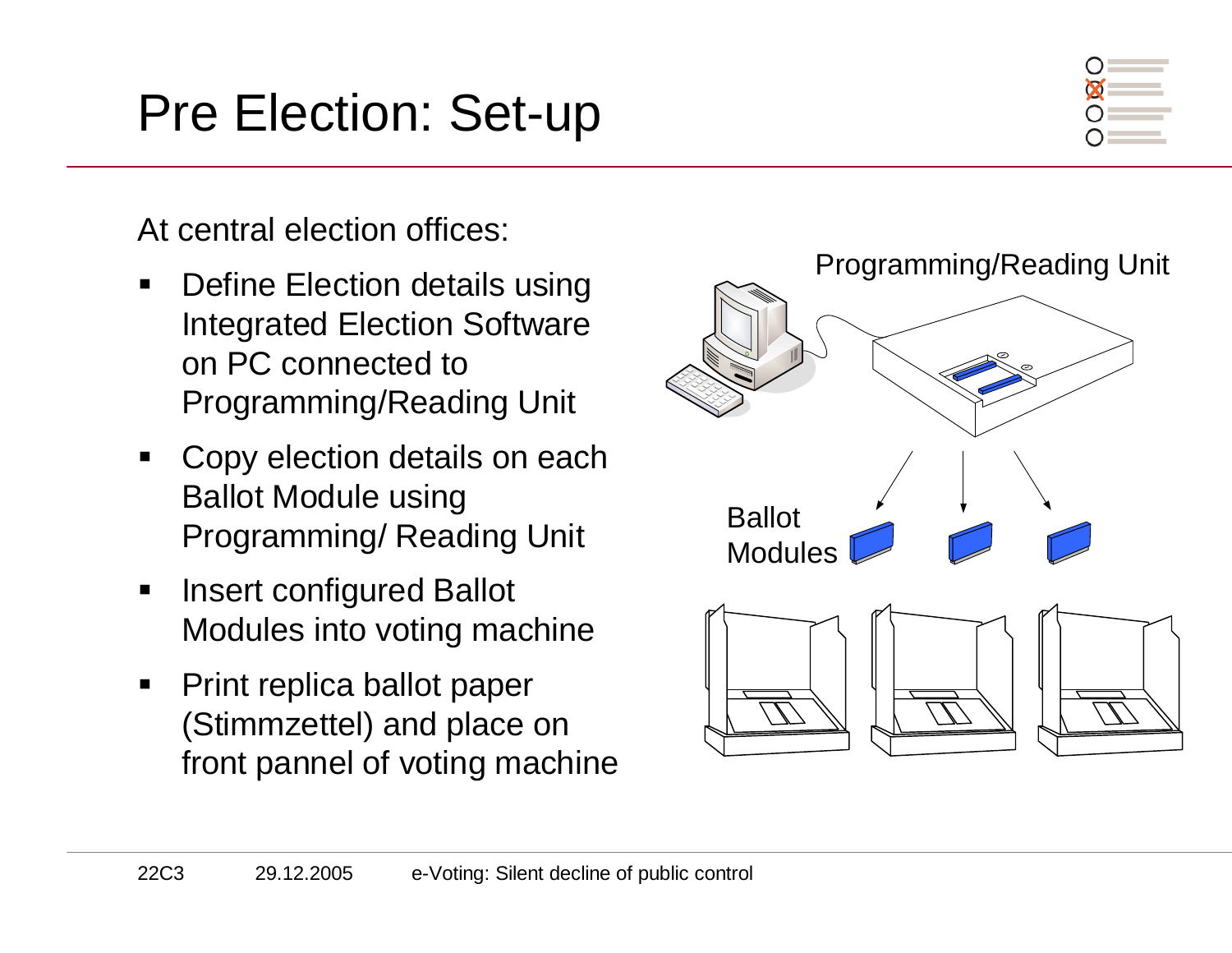# Election

At polling station:

- $\blacksquare$  A polling clerk activates the voting machine for each voter via control unit
- $\blacksquare$  Voter cast their votes, which are automatically recorded on ballot module

At end of polling:

- ٠ backup copy of ballot module is made
- $\blacksquare$  Election results are printed and documented
- $\blacksquare$  Ballot module is removed, sealed & sent to voting centre

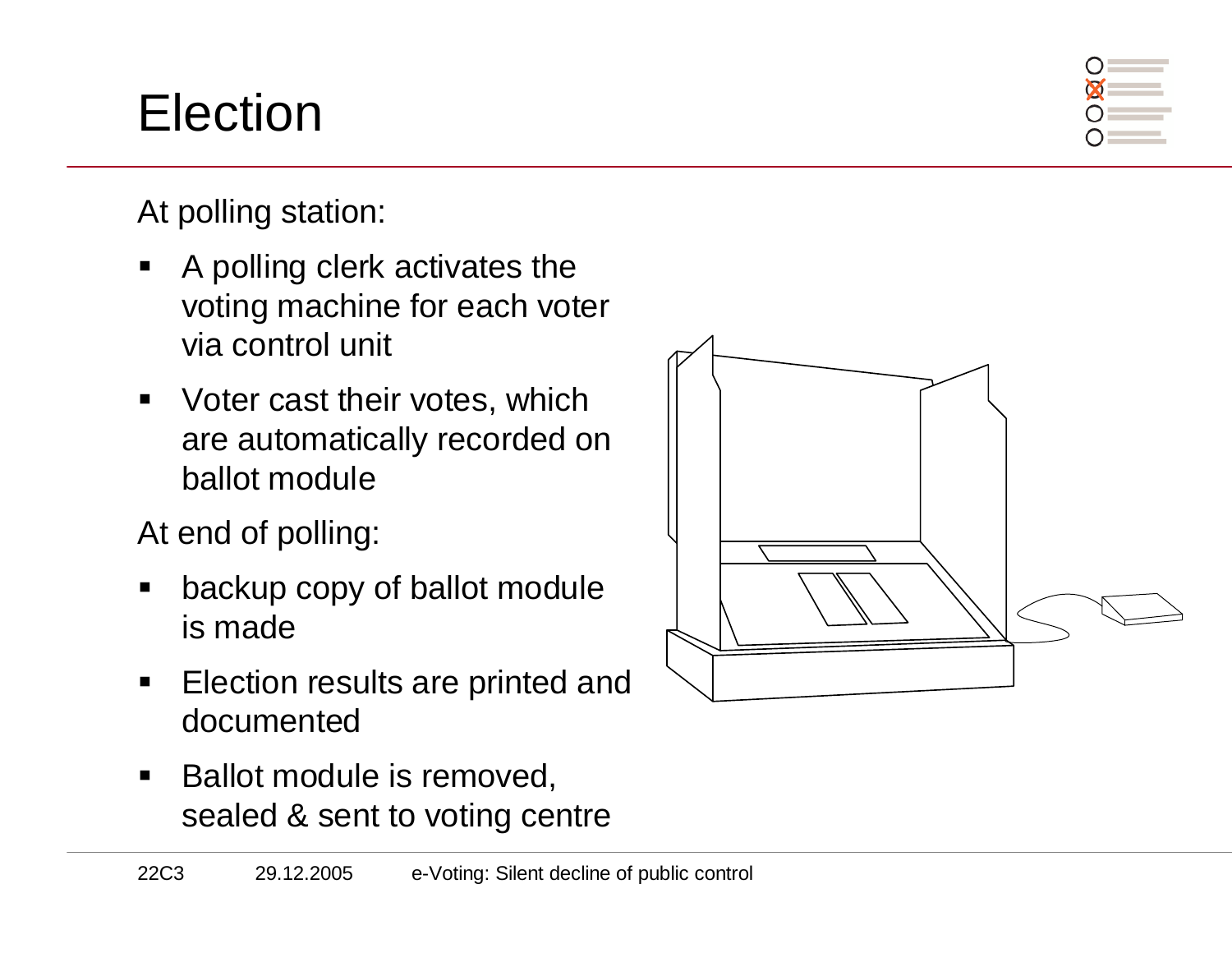### Post election: vote counting

At central election offices:

- $\blacksquare$  Ballot Modules are inserted into Programming/Reading Unit
- $\blacksquare$  Votes are loaded into attached PC using Integrated Election **Software**
- $\blacksquare$  Votes are counted and results are printed/published by Integrated Election Software

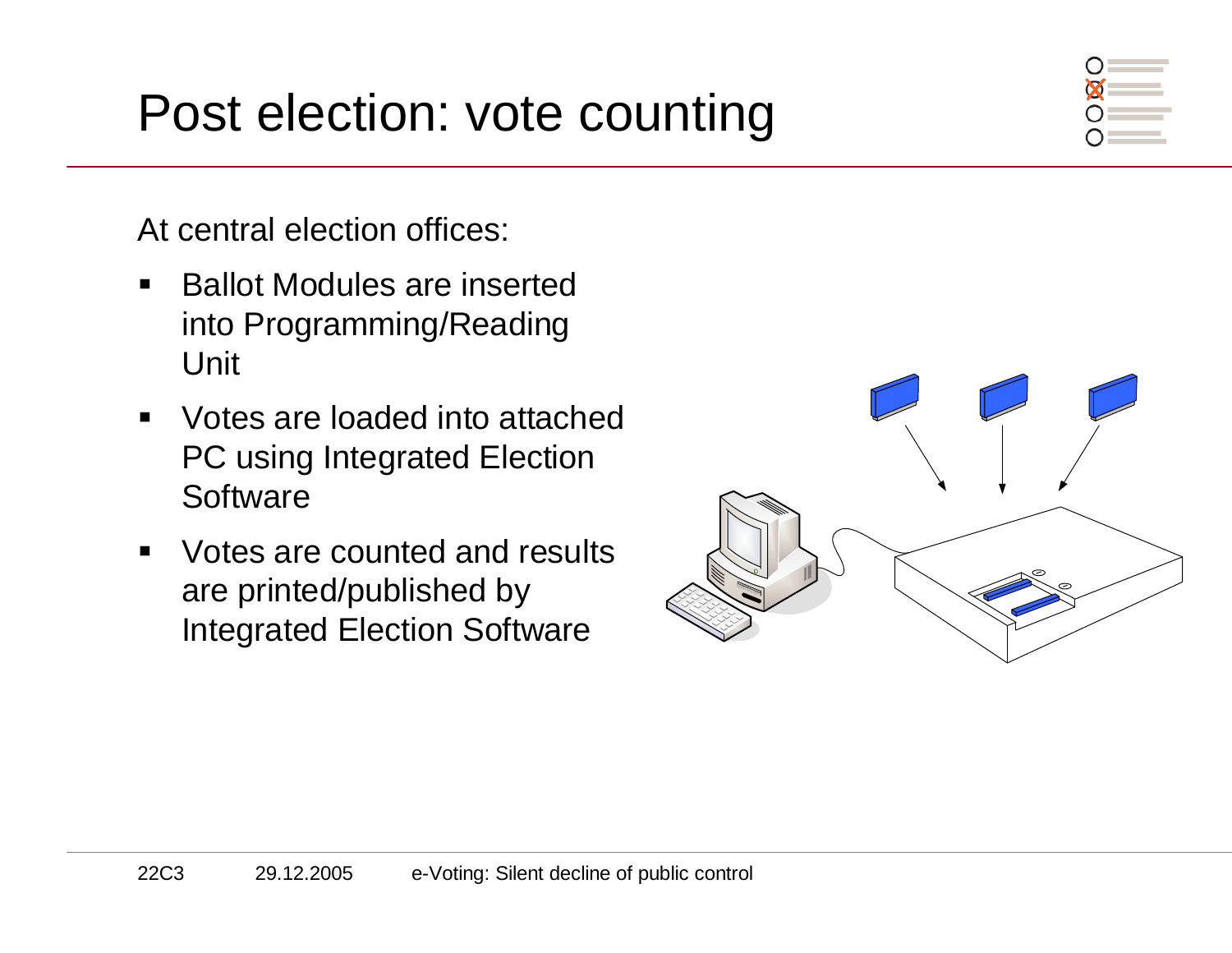# **Technology**



- Voting Machine and Programming/Reading Unit
	- Motorola M68000 processor
	- Software on two EPROM 27C512 (socketed)
	- ٠ Controlling Software is written in C
- Ballot Module
	- Two Flash-EEPROM 28F512
	- Proprietary connector
	- Votes stored unencrypted, but redundant (2x on each EEPROM)
- Integrated Election Software
	- Running on hardened Windows PC, MS-Access database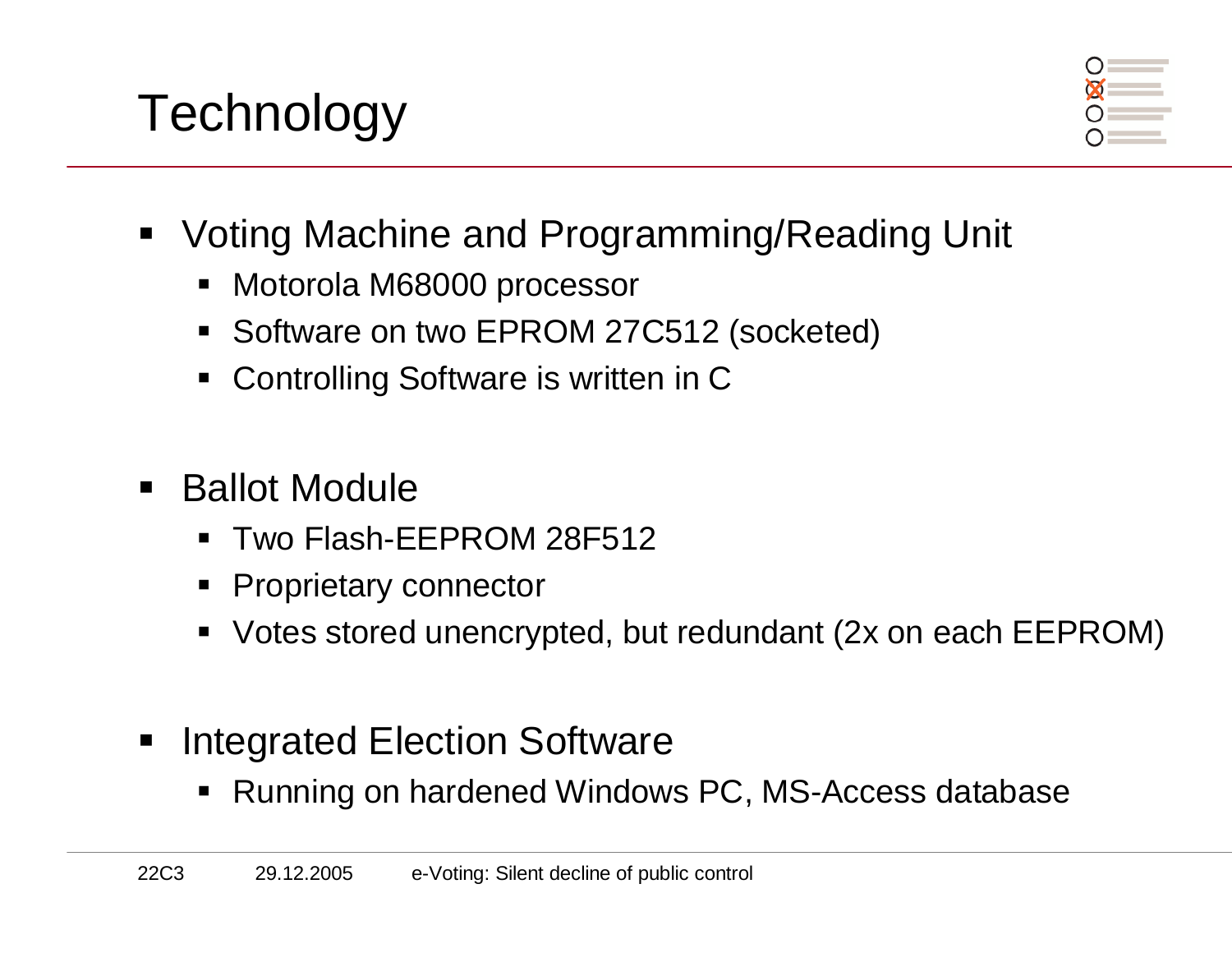

### Voting Machines in Germany

History, relevance, recent elections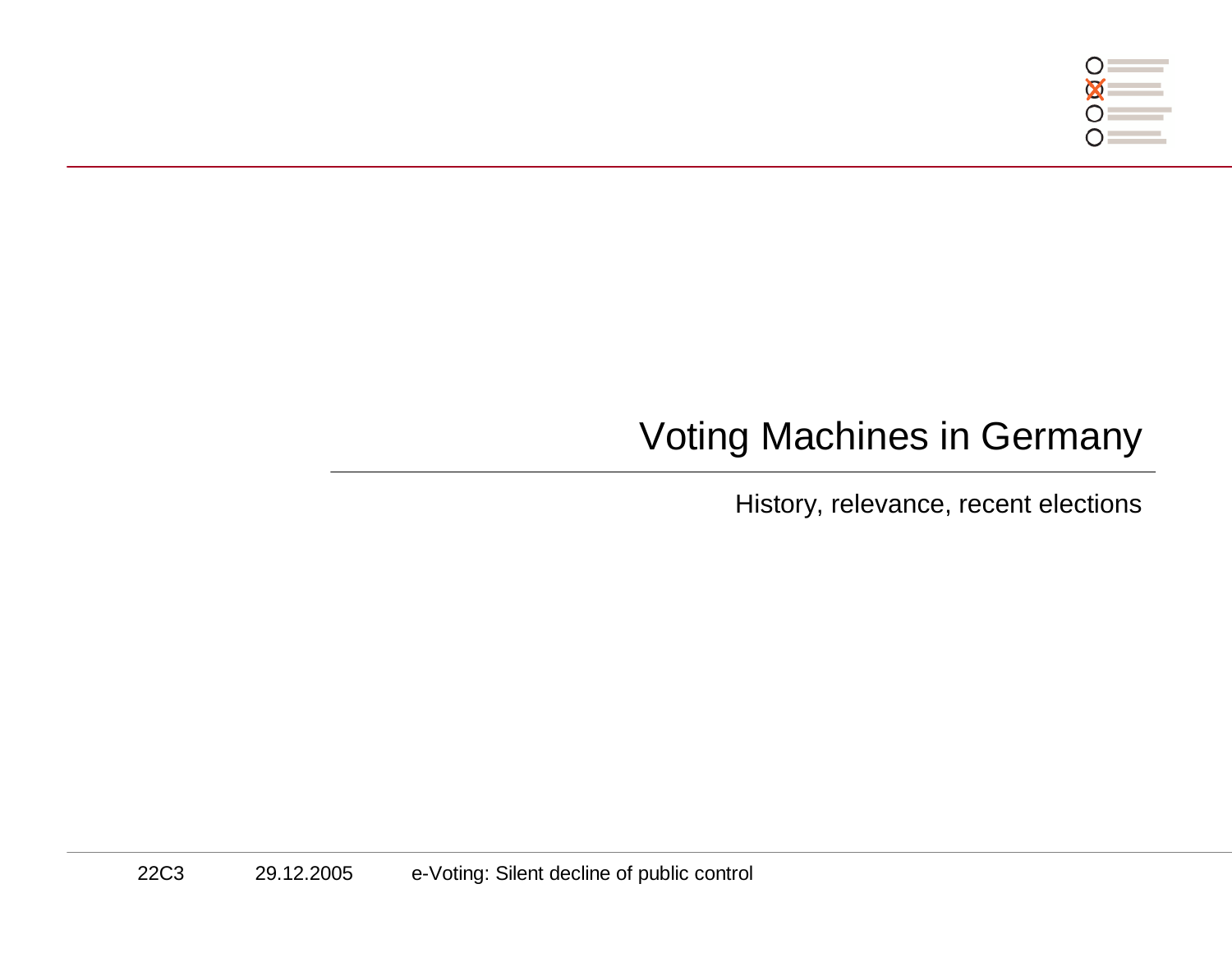# Voting Machines in Germany



- $\blacksquare$  1960's
	- Counting machines allowed by law
	- Very rarely used
- $\blacksquare$  <sup>1975</sup>
	- Regulations now talk of voting machines.
	- Physikalisch-Technische Bundesanstalt (PTB) responsible for certification
- $\blacksquare$  <sup>1999</sup>
	- New Regulation on voting machines explicitly refers to microprocessor controlled devices
	- Nedap Computers tested by PTB and appointed by BMI
	- ٠ Nedap Computers used by City of Cologne in European elections
- 2002 Election of Bundestag
	- Nedap Computers used by several cities and 1+ Million voters
- $\blacksquare$  2005 Election of Bundestag
	- 2+ Million voters use Nedap machines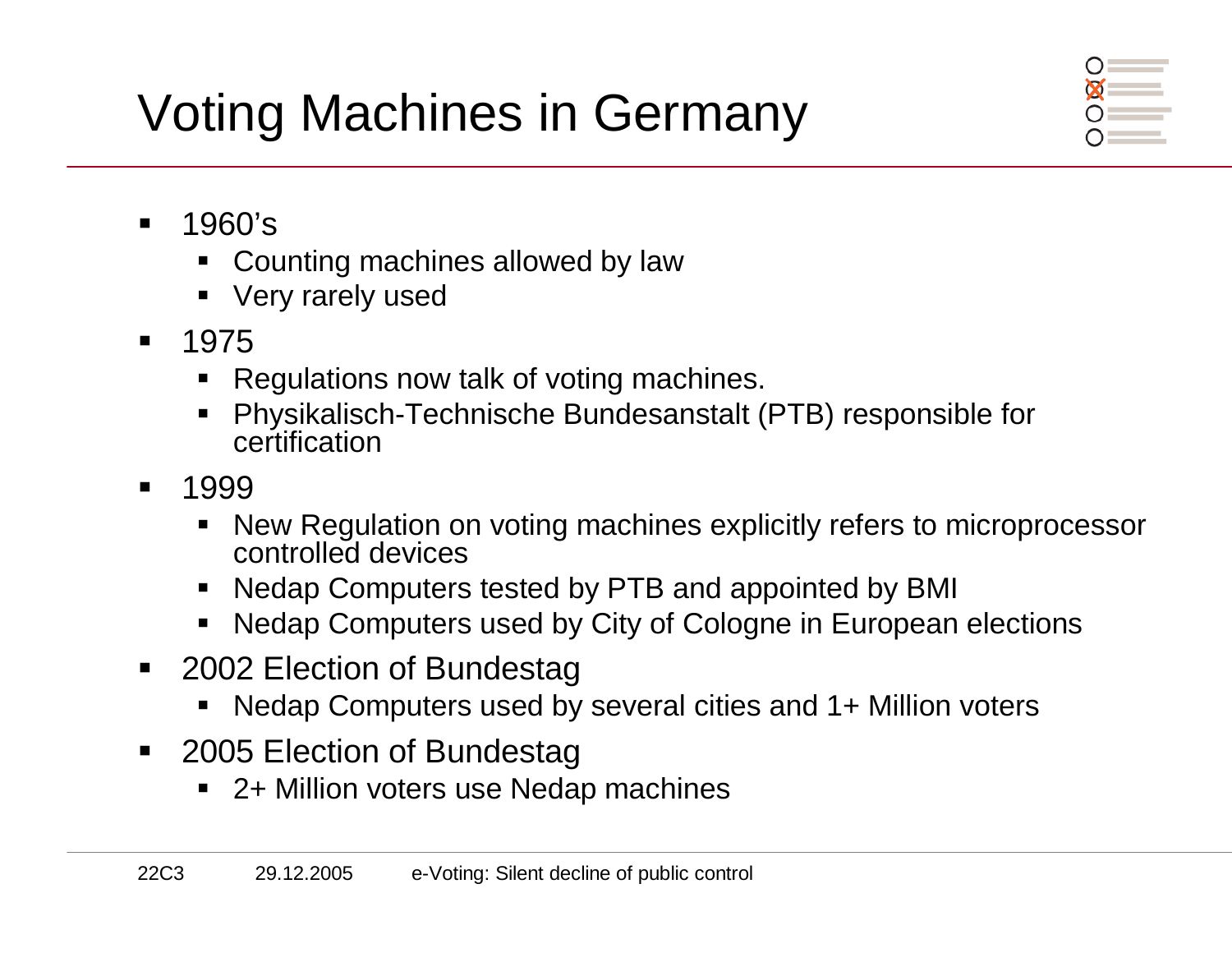

- ٠ Vendors apply for a certification of their machines
- Physikalisch-Technische Bundesanstalt (PTB) checks one specimen and certifies on vendor's costs. Results and technical details remain confidential.
- $\blacksquare$ Minister of the Interior approves certification
- **Purchase decision (if and what) is with municipalities**
- Minister of the Interior approves usage individually for each election
- **Vendor guarantees that delivered machines are** equivalent to tested specimen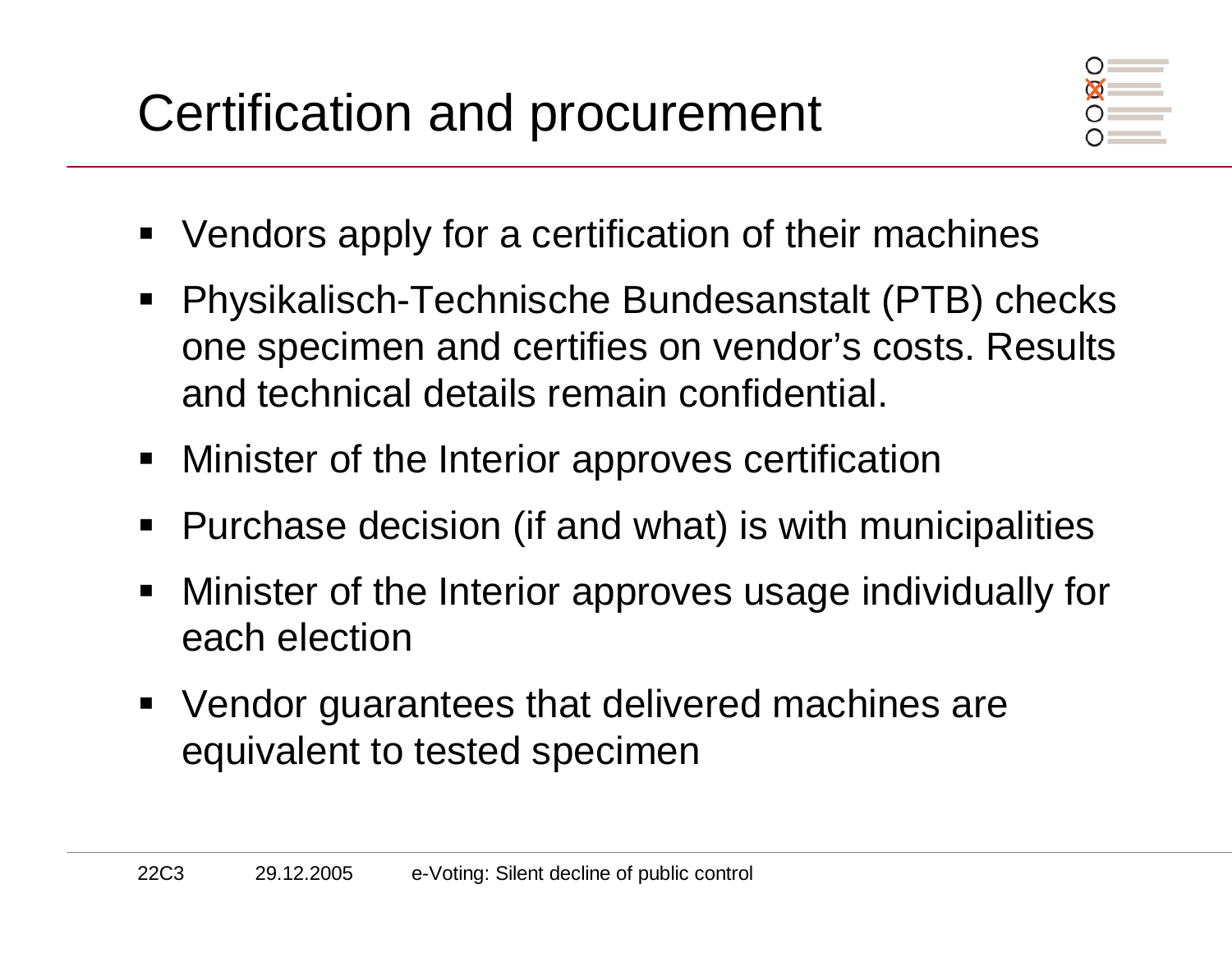

- **Typical reason to switch from ballots to machines:** 
	- Difficult to find sufficient number of volunteers for elections
	- Significant reduction of staff in election office
	- ٠ Vendors claim cost benefits
	- Vendors claim high reliability and user acceptance
	- $\textcolor{red}{\bullet}$  Fewer invalid votes by avoiding ambiguous selections
- $\blacksquare$  Drivers are local not federal elections
	- Complex voting systems (vote splitting, vote cumulation)
	- high counting effort – high costs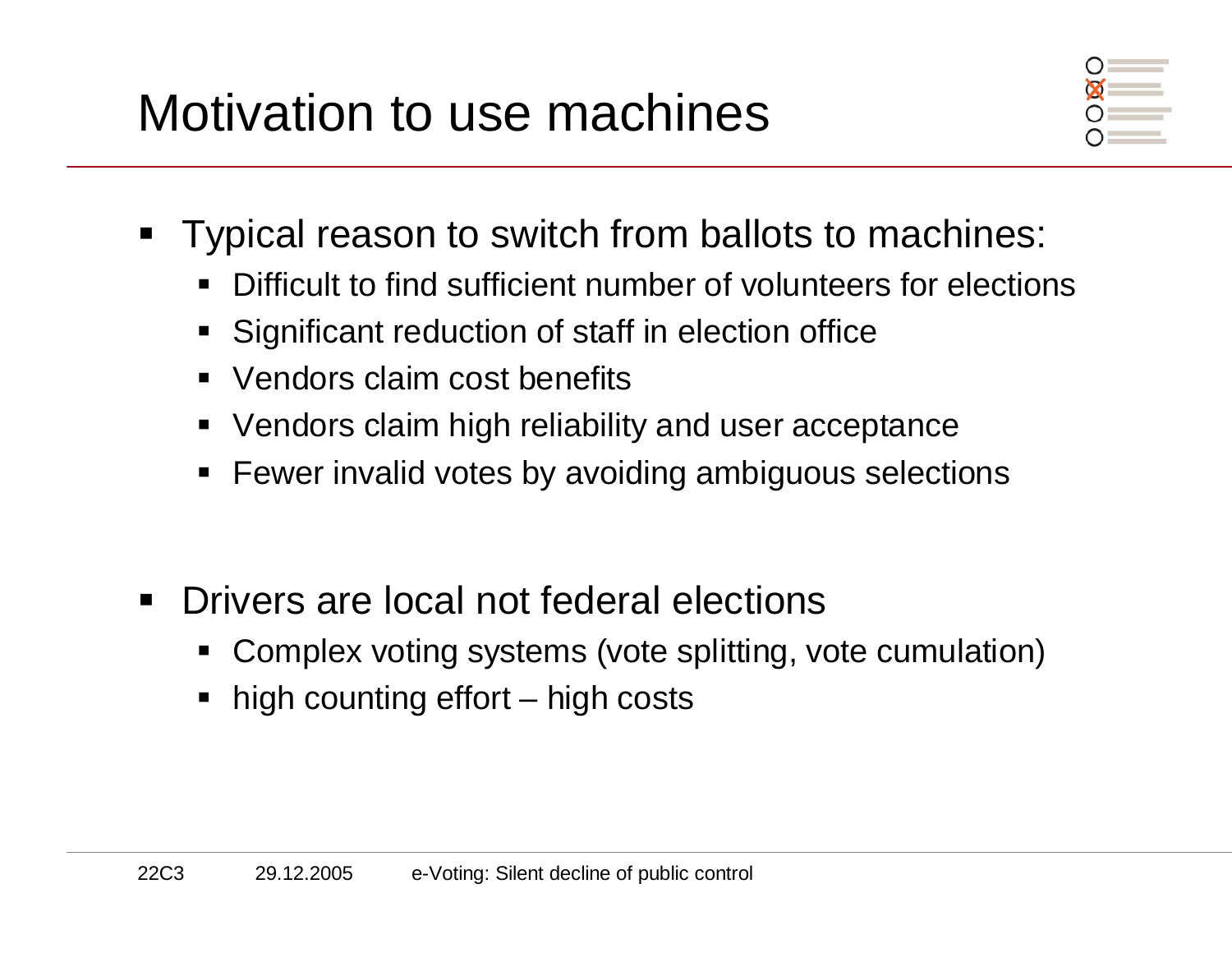

- ٠ I frequently use cash machines – why should I distrust a certified voting machine?
- When using a cash machine
	- you can instantly verify the amount you receive
	- You can "audit" the amount debited in your account statement
- A voting machine
	- **Does not necessarily allow you to verify the vote is counted**
	- Does not necessarily allow the results to be audited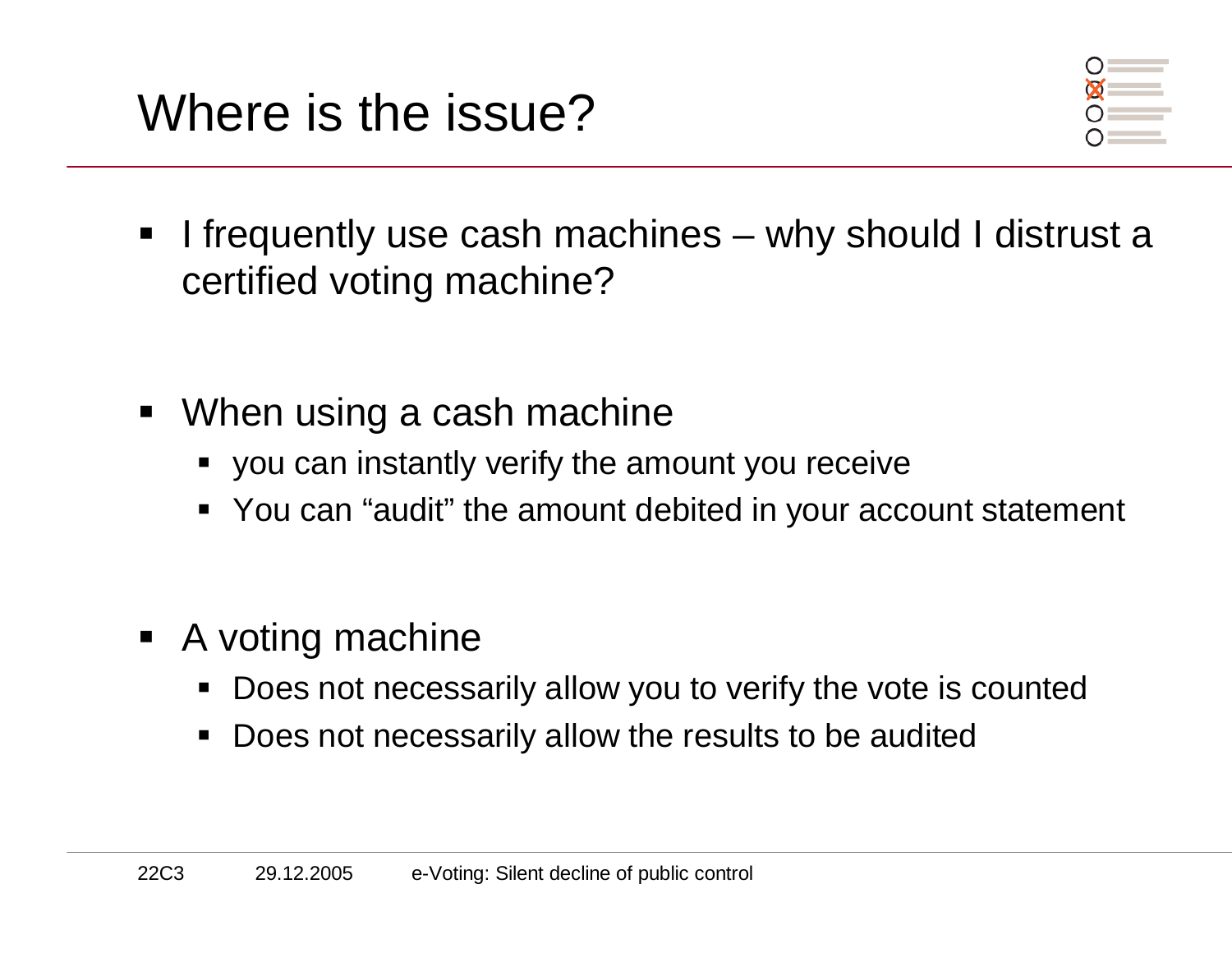# How do you vote?

- Vote generation
	- Traditional: Marking your vote with a pencil
	- e-Vote: Selecting the vote on a user interface
- Vote casting
	- Traditional: Putting the vote into the ballot
	- e-Vote: Submit your selection / relinquish control over vote
- Vote recording
	- **Traditional: Storing the vote within the ballot**
	- e-Vote: Recording the vote in a storage device
- Vote counting
	- **Traditional: Counting votes manually**
	- e-Vote: Return counted values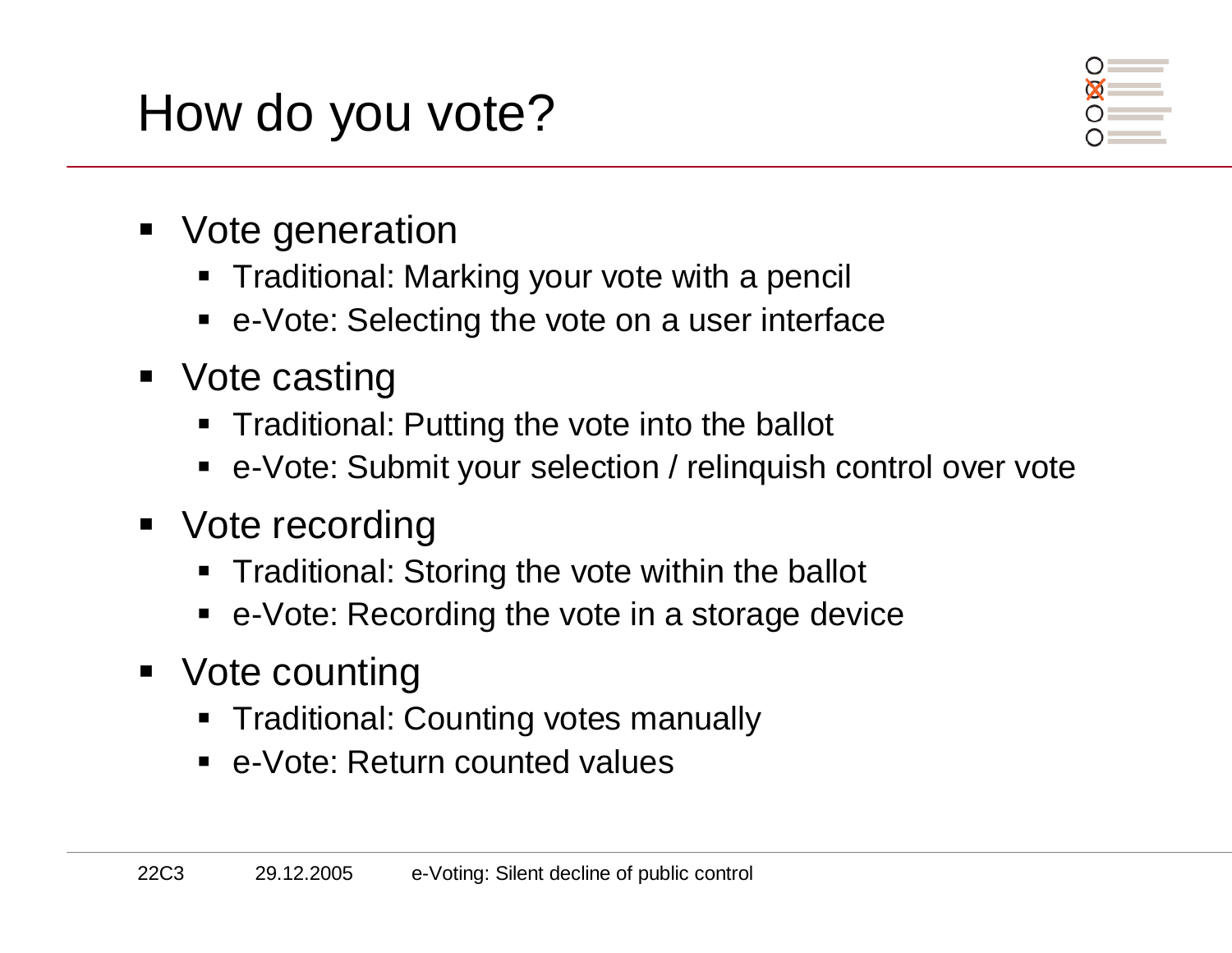

### Prerequisites for Democratic Elections

Conceptual and legal requirements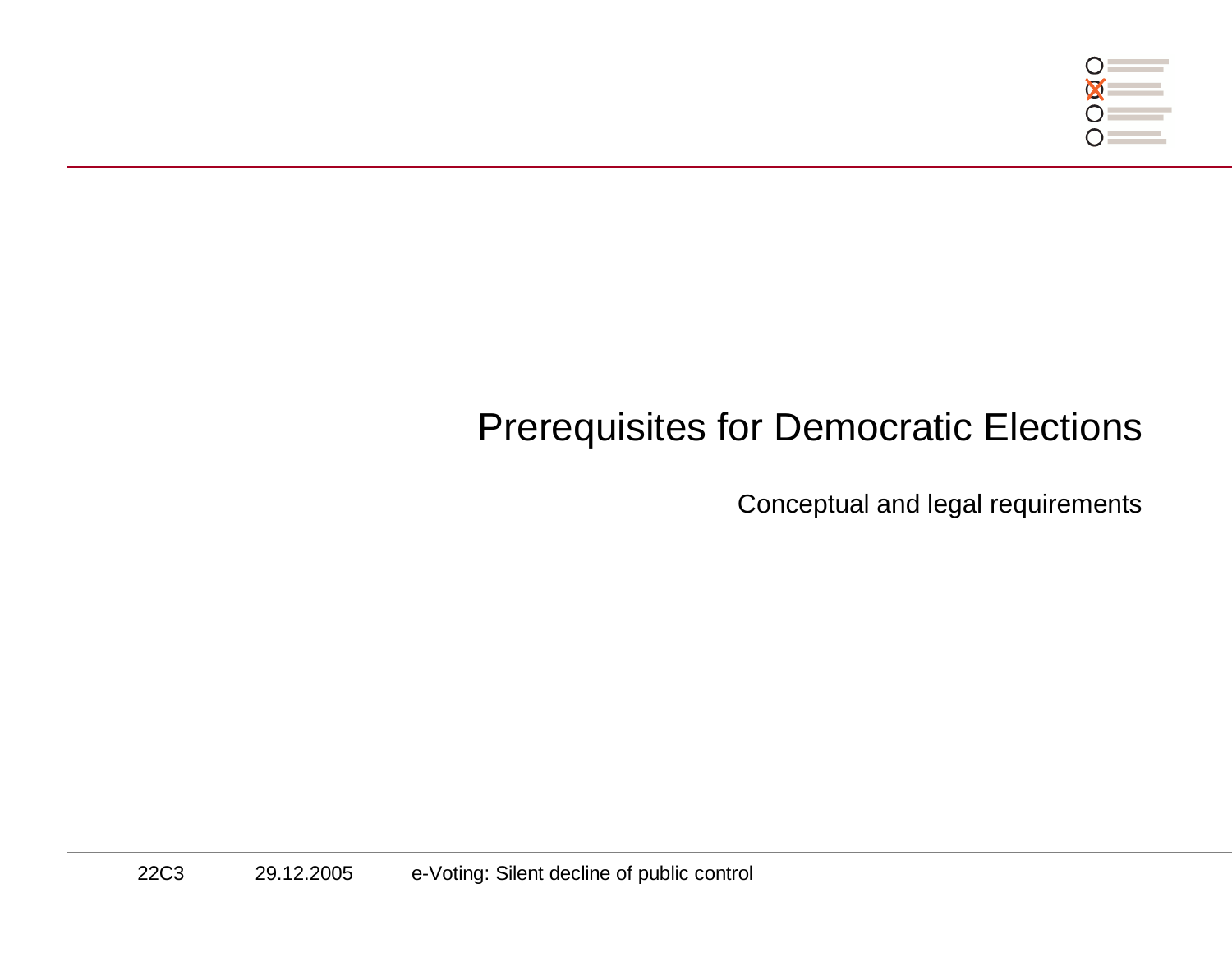

- ٠ General No groups are excluded from right to vote
- $\blacksquare$  Free Ability to cast a vote without pressure
- Secret Implements free vote
- Equal All votes count in the same way
- $\blacksquare$ Democratic The votes are honestly counted as cast

Implemented through / enforced by

- $\blacksquare$ Public control of the election process
- $\blacksquare$ Feasibility of election audits (Wahlprüfung)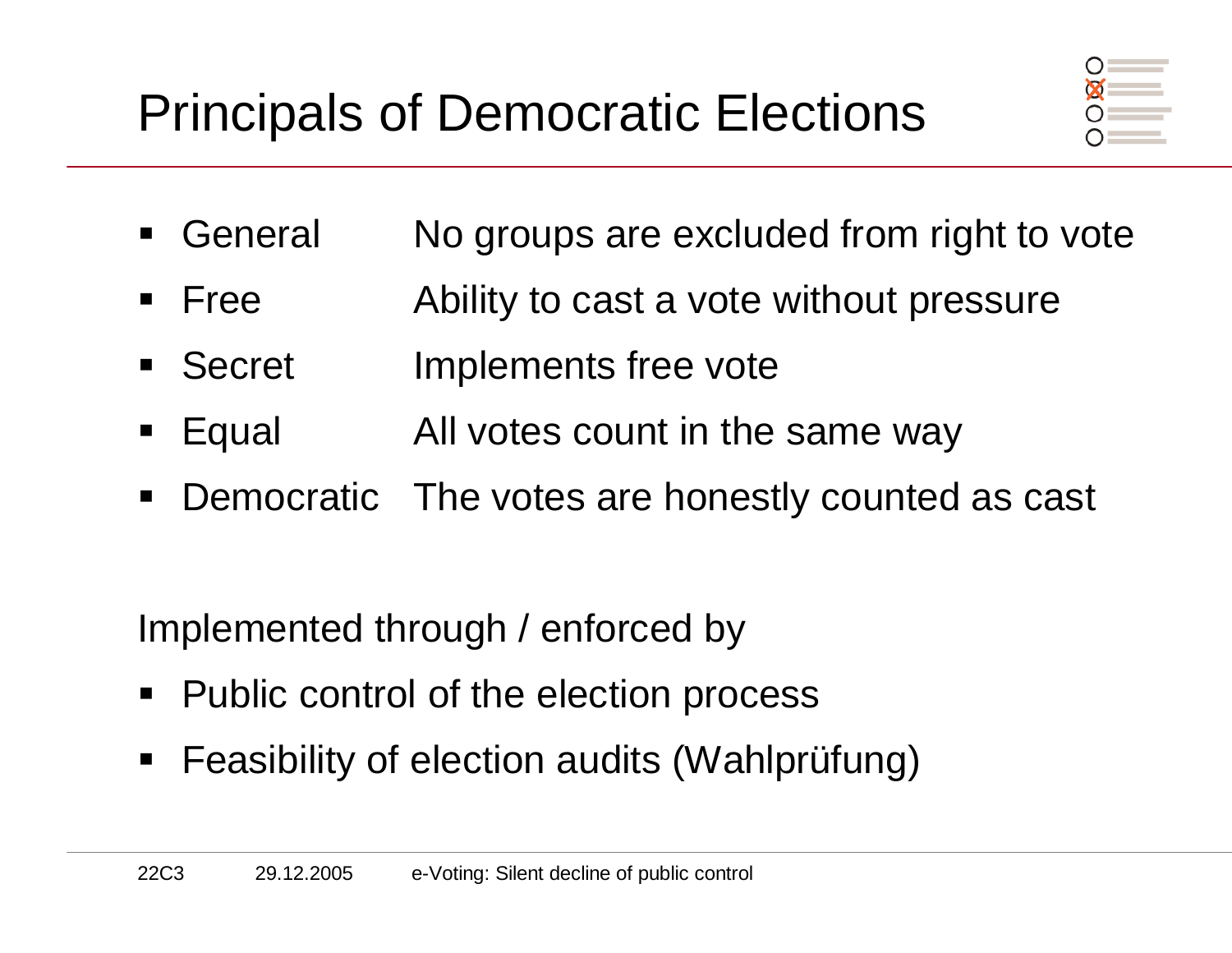

- ٠ Copenhagen, 1990 (election-specific commitments)
	- ensure that votes are cast by secret ballot or by equivalent free voting procedure, and that they are counted and reported honestly with the official results made public;
	- presence of observers, both foreign and domestic, is invited.

OSCE Office for Democratic Institutions and Human Rights (Ed.): Election Observation Handbook, 5.Ed., Warsaw (2005)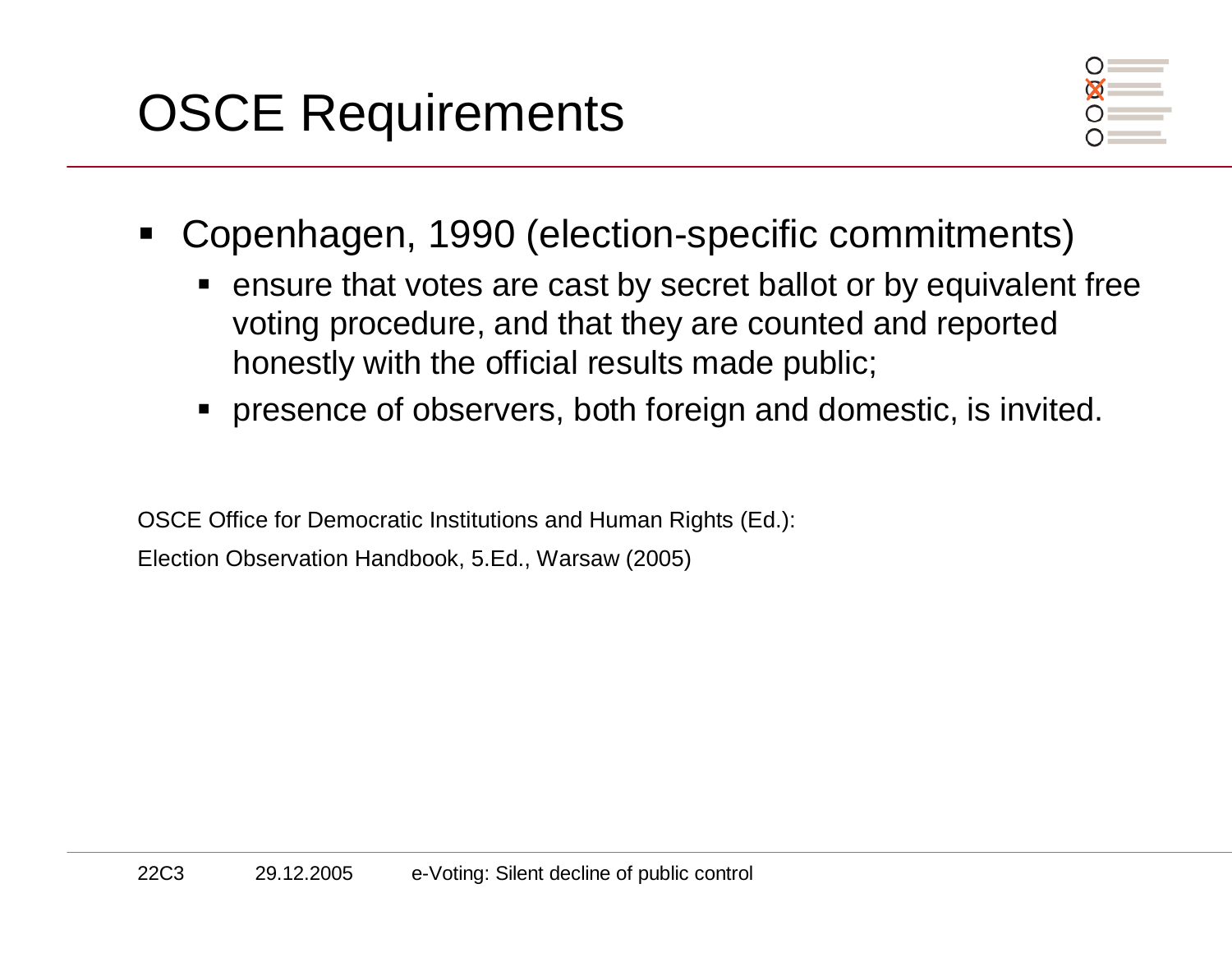# German Legal Framework



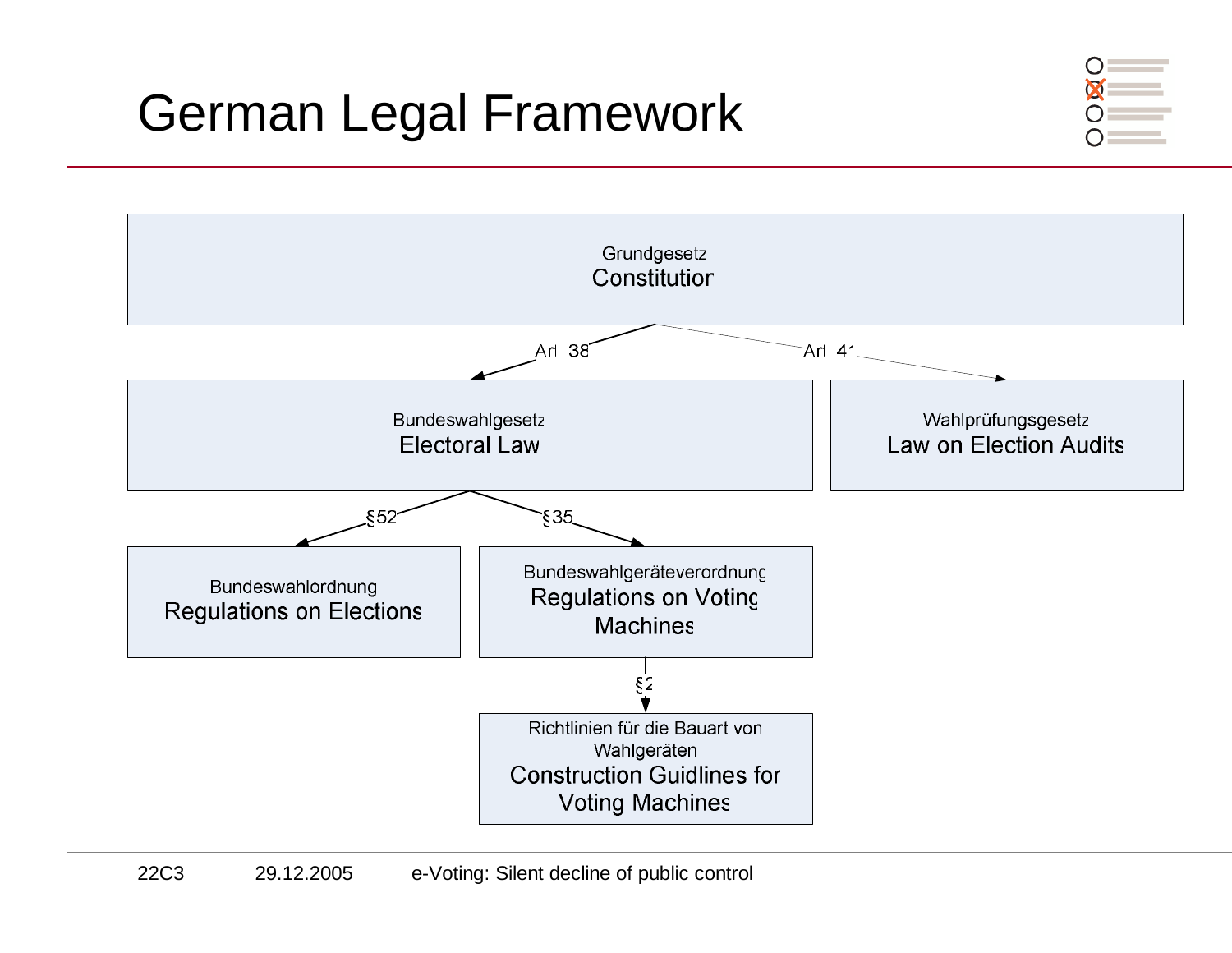# German Legal Framework



#### ٠ **Constitution**

- $\blacksquare$  Art. 20 Democratic federal republic The public is highest sovereignimplicitly: public control of election process
- $\blacksquare$  Art 38 **Elections of the Parliament** general, direct, free, equal, confidential
- $\blacksquare$  Art 41 **Election Audits** Responsibility of Parliament, then Constitutional Court
- $\blacksquare$  Electoral Law (Bundeswahlgesetz)
	- $\overline{\phantom{0}}$  \$10 Public status of all voting committee's work
	- $\overline{\phantom{0}}$  \$31 Public status of the voting process
	- $\overline{\phantom{1}}$  \$35 Vote casting with voting machines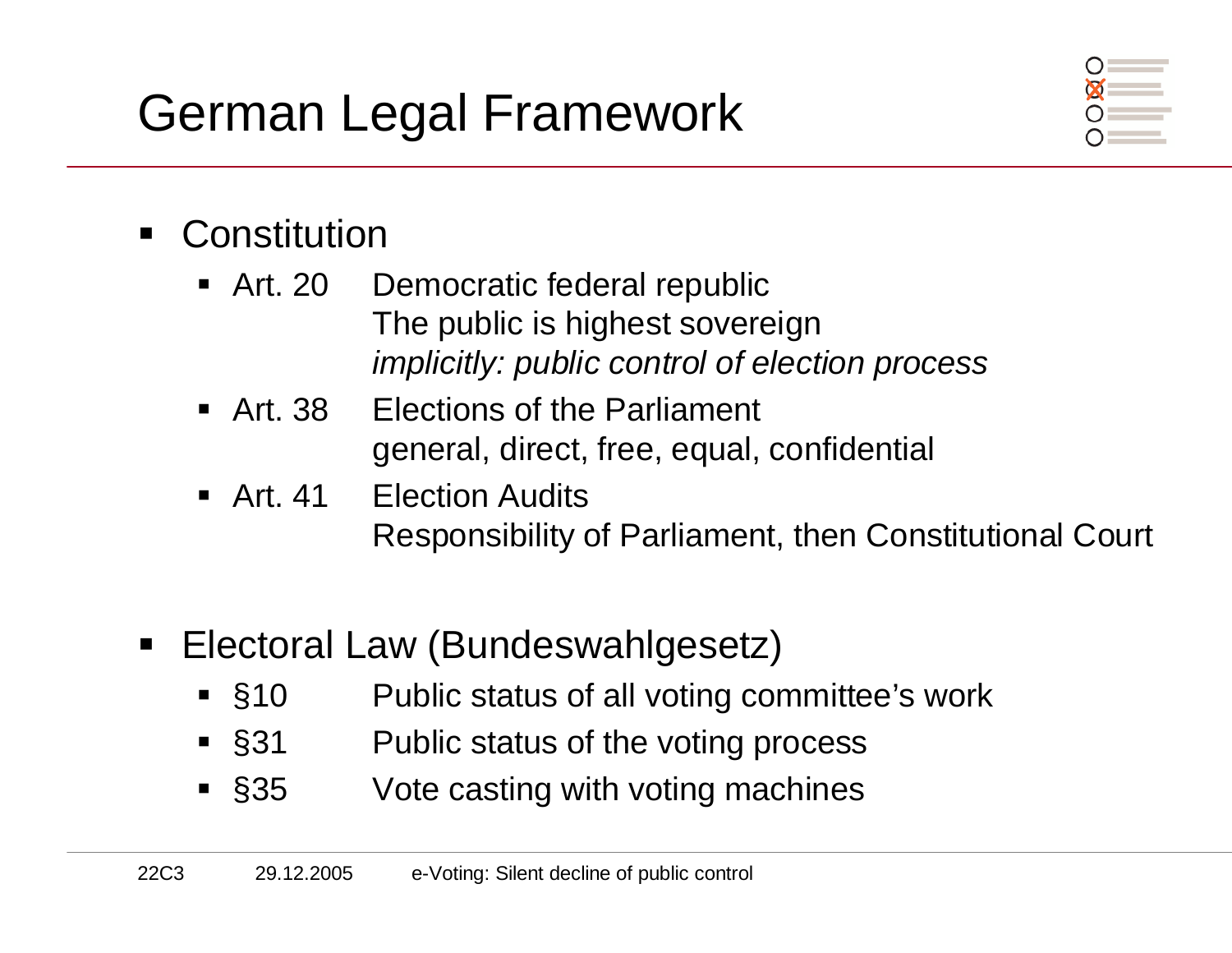

- ٠ Regulations on Voting Machines
	- §§1-3 Voting Machines are subject to certification process and technical audit by PTB
- $\blacksquare$  Construction Guidelines for Voting Machines
	- Sect. A Definitions
	- **Sect. B** Requirements
		- $\overline{\phantom{0}}$  \$1 Unambiguous identification of hardware and software version Source code subject to PTB audit
		- $\sim$  §2.1 State of the art technology, appropriate for critical application, prevention of undetected h/w & s/w manipulations
		- §2.2ff Physical and technical stability
		- $\blacksquare$  \$3 **Functional requirements**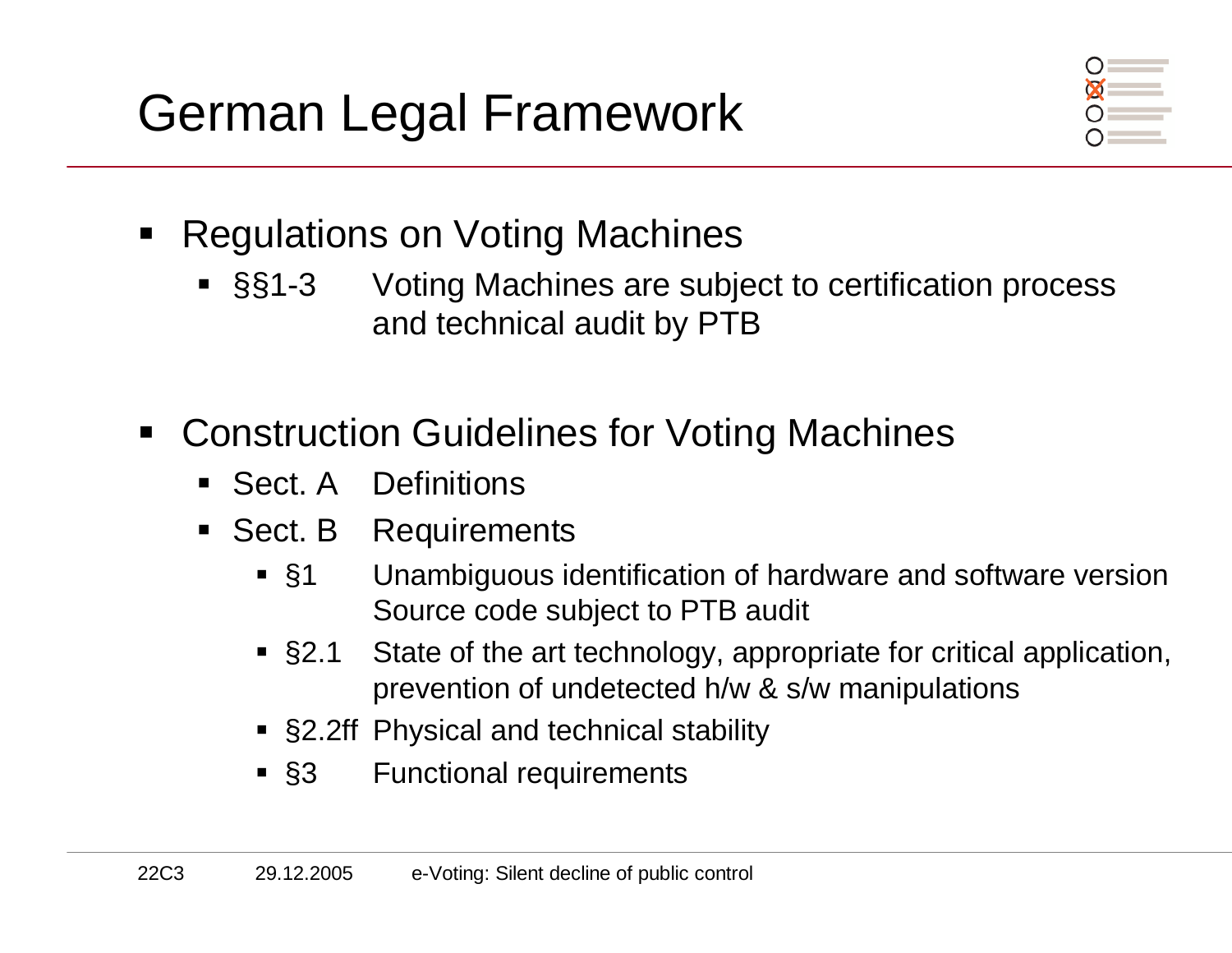

### The Irish Report

Background, Findings, Issues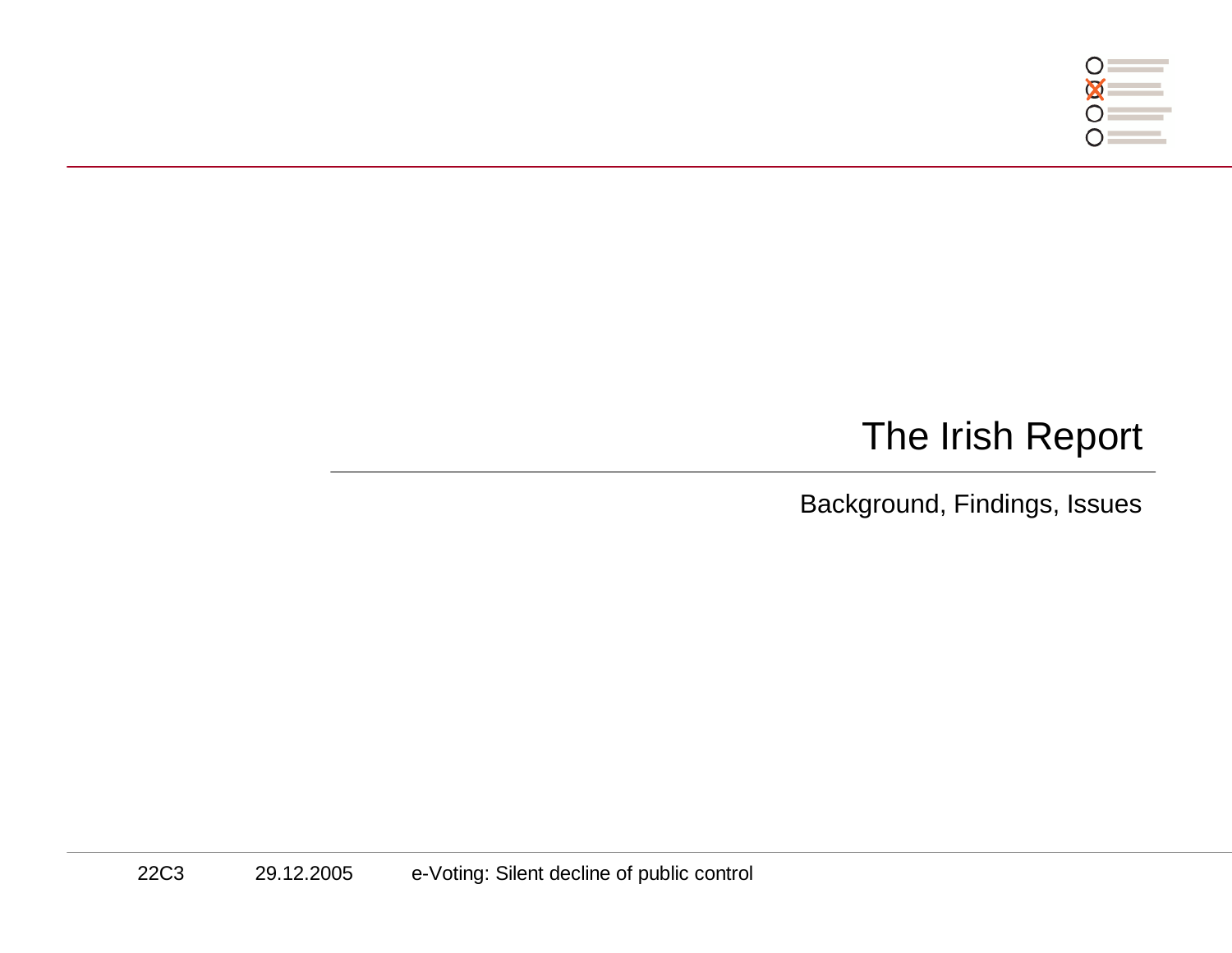

- ٠ Republic of Ireland has chosen Powervote/Nedap as vendor for voting machines in 2003 (?)
- Public debate resulted in government establishing a commission on the "Secrecy, Accuracy and Testing of the Chosen Electronic Voting System" in 03/2004
- Final Report published 12/2004

■ As PTB reports are unpublished, Irish report is primary source of information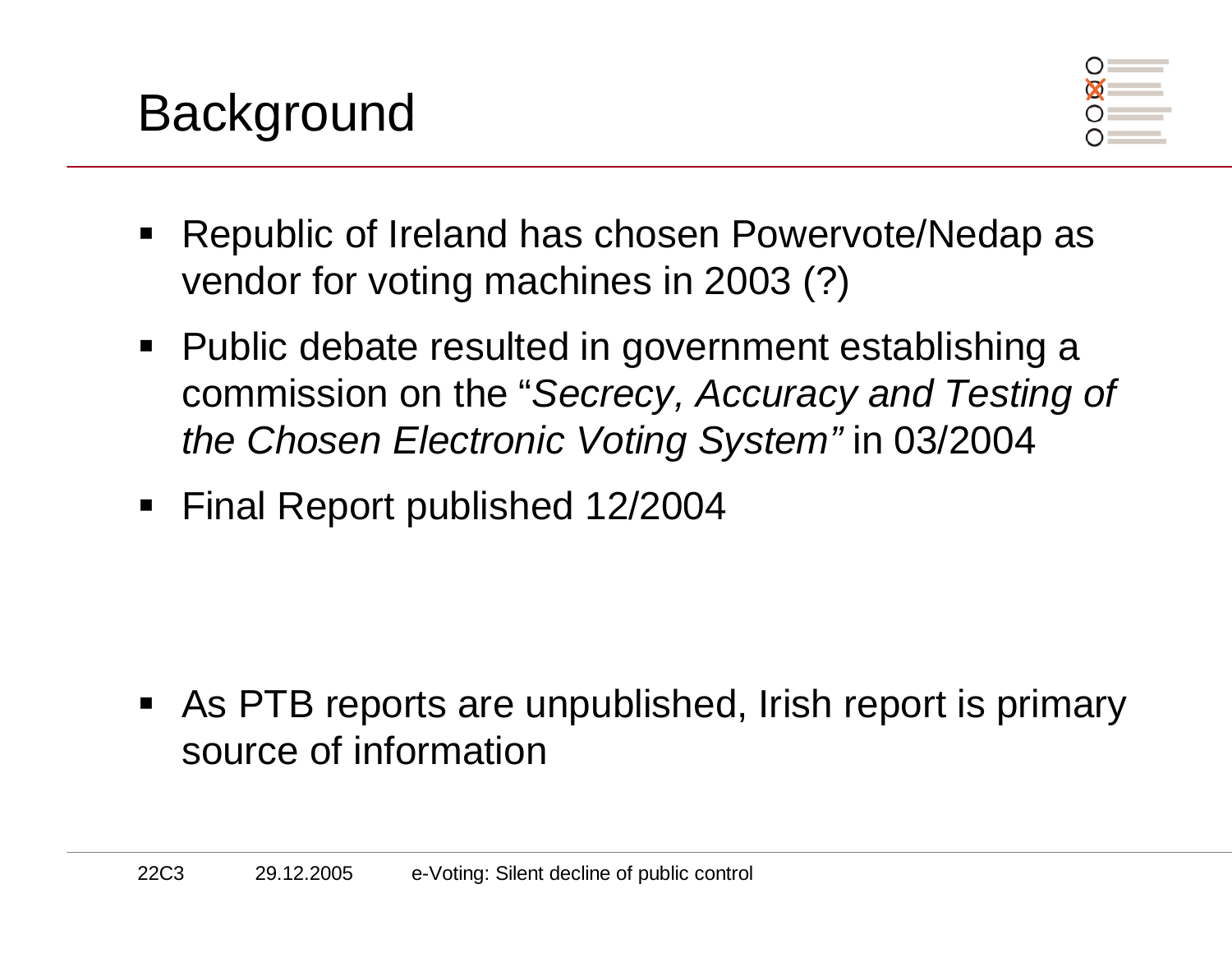

- ٠ "not in a position to recommend with the requisite degree of confidence the use of the chosen system"
- "not based on any finding that the system will not work,
- $\blacksquare$  but on the finding that it has not been proven that it will work."

First Report of the Commission on Electronic Voting, p. 12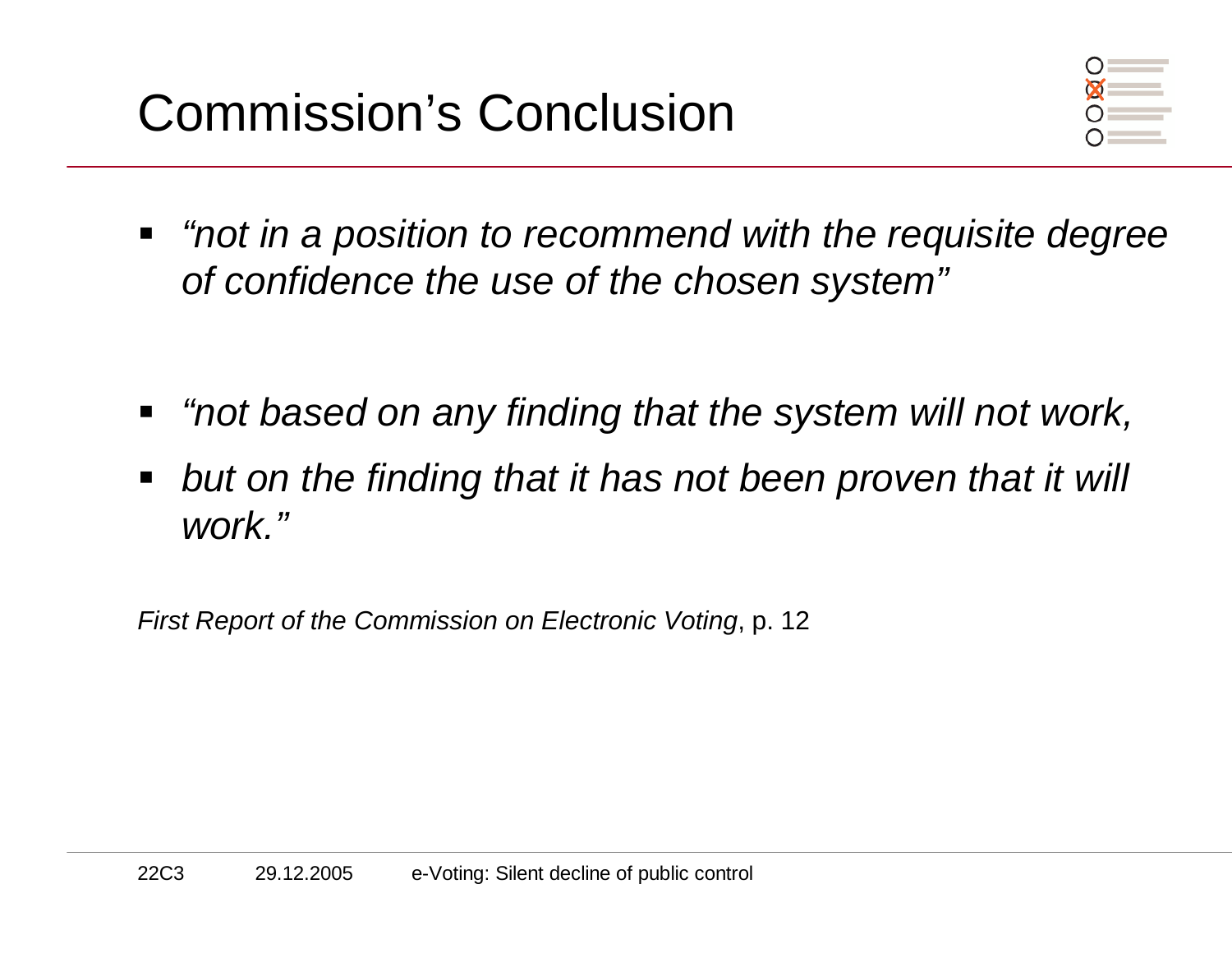

- "The NEDAP system does not provide a full audit trail;  $\left[\ldots\right]$
- $\blacksquare$  There is no post facto method of validating that the votes stored in the data cartridge are the same as those entered at the keyboard by the voters"

First Report of the Commission on Electronic Voting, p. 363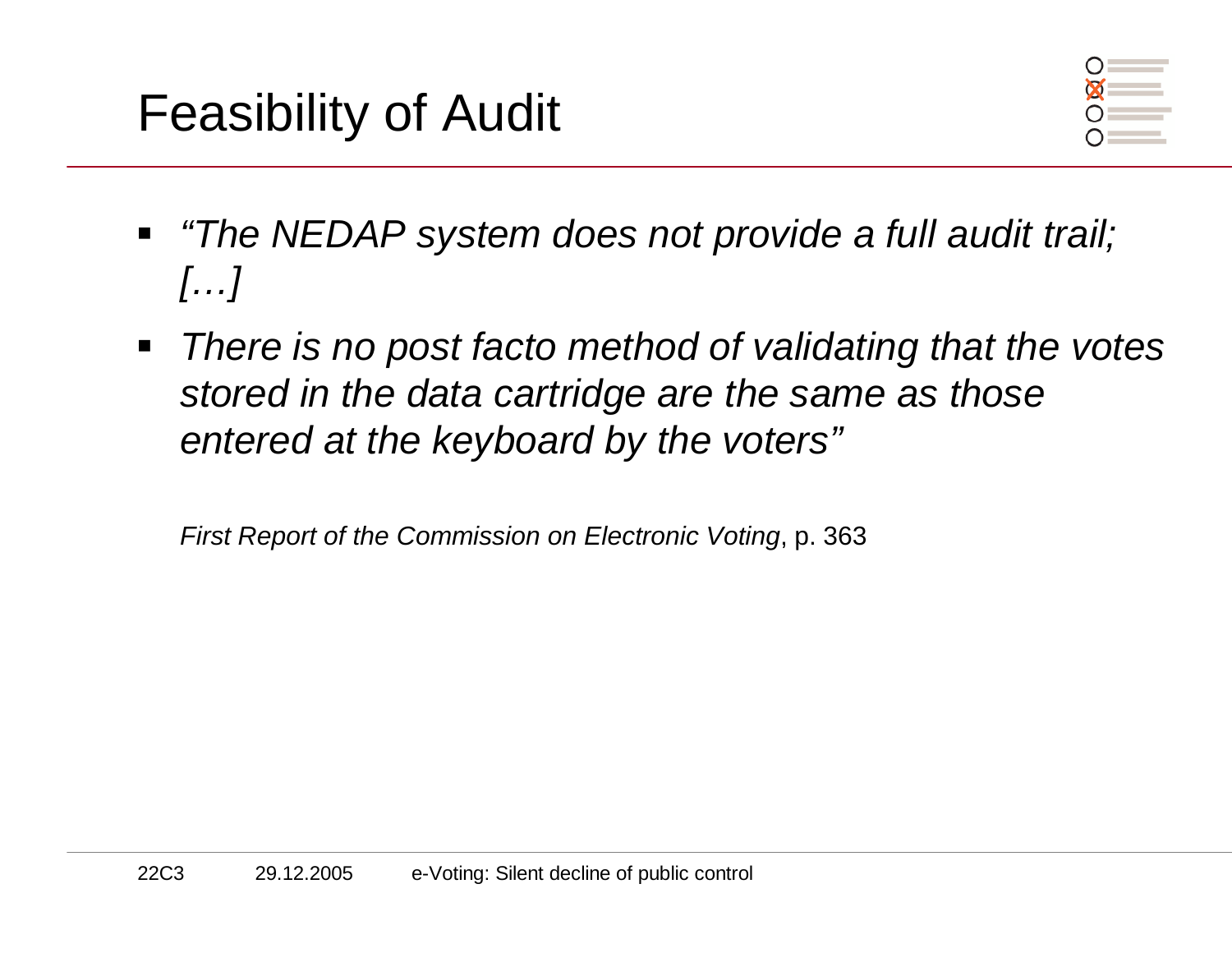# Audit trail is feasible



Several concepts have been suggested / implemented, e.g.

- ٠ Paper trail
	- Allows voter to verify his vote
	- Paper trail allows re-count
- Printer/Scanner
	- Voter generates machine readable ballot paper
	- Voter puts ballot paper into ballot box
	- **Votes are counted by second device / scanner**
	- Ballot papers are available for re-count
- Card Writer/Reader
	- First device (Writer) stores vote on chip card
	- Second device (Reader) allows voter to verify selection  $\blacksquare$
	- Chip cards are stored for physical evidence and recount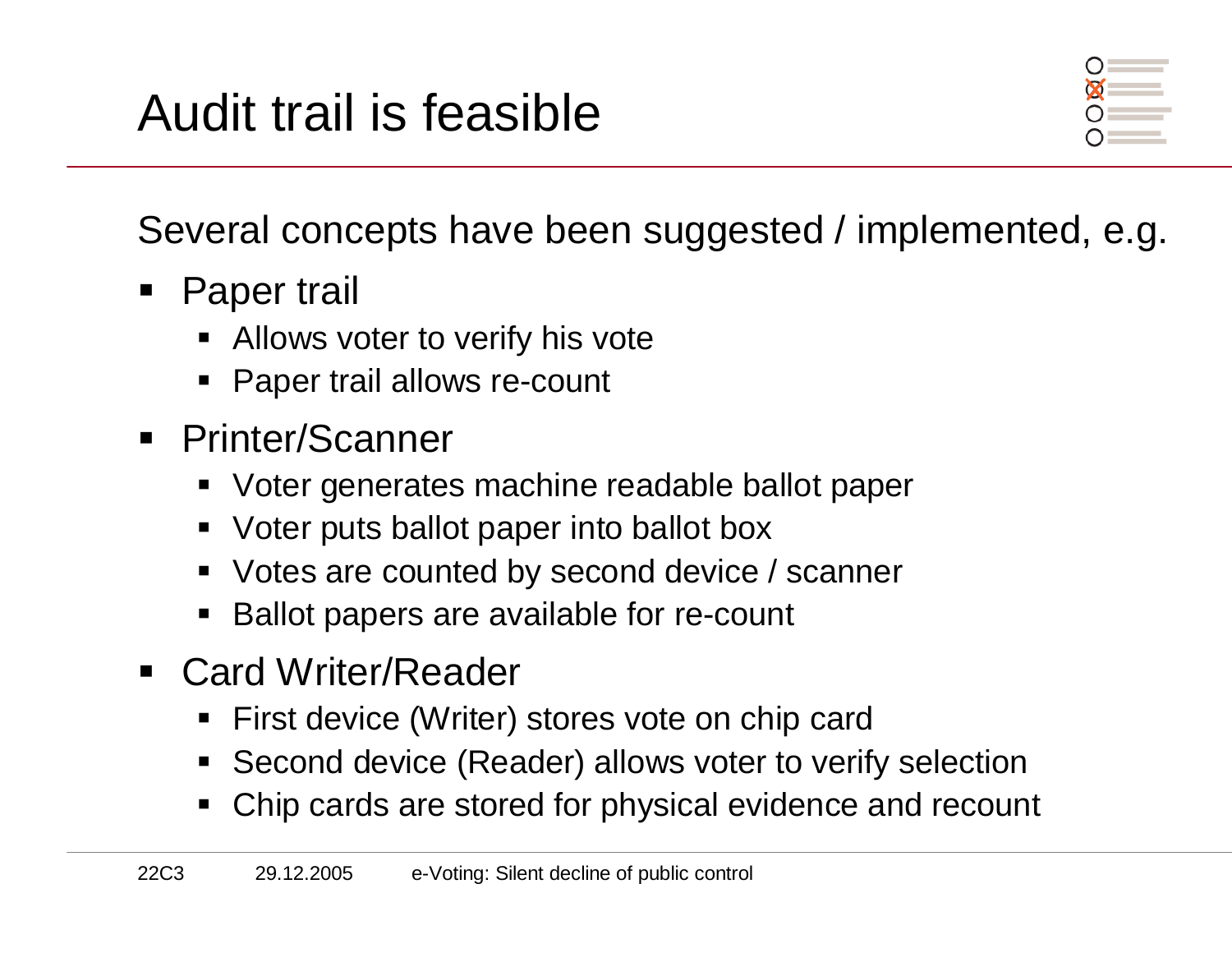

- At startup, machine displays/prints Software version and checksums for both EPROM
- Does not ensure integrity of installed software  $\blacksquare$
- "Someone with access to Nedap's source code could alter the program while also ensuring that it returned the expected checksum at start-up."
- "An exchange of the ROM chips including fraudulent presentation of the correct checksums cannot be avoided by software but by means of sealing only."

First Report of the Commission on Electronic Voting, p. 96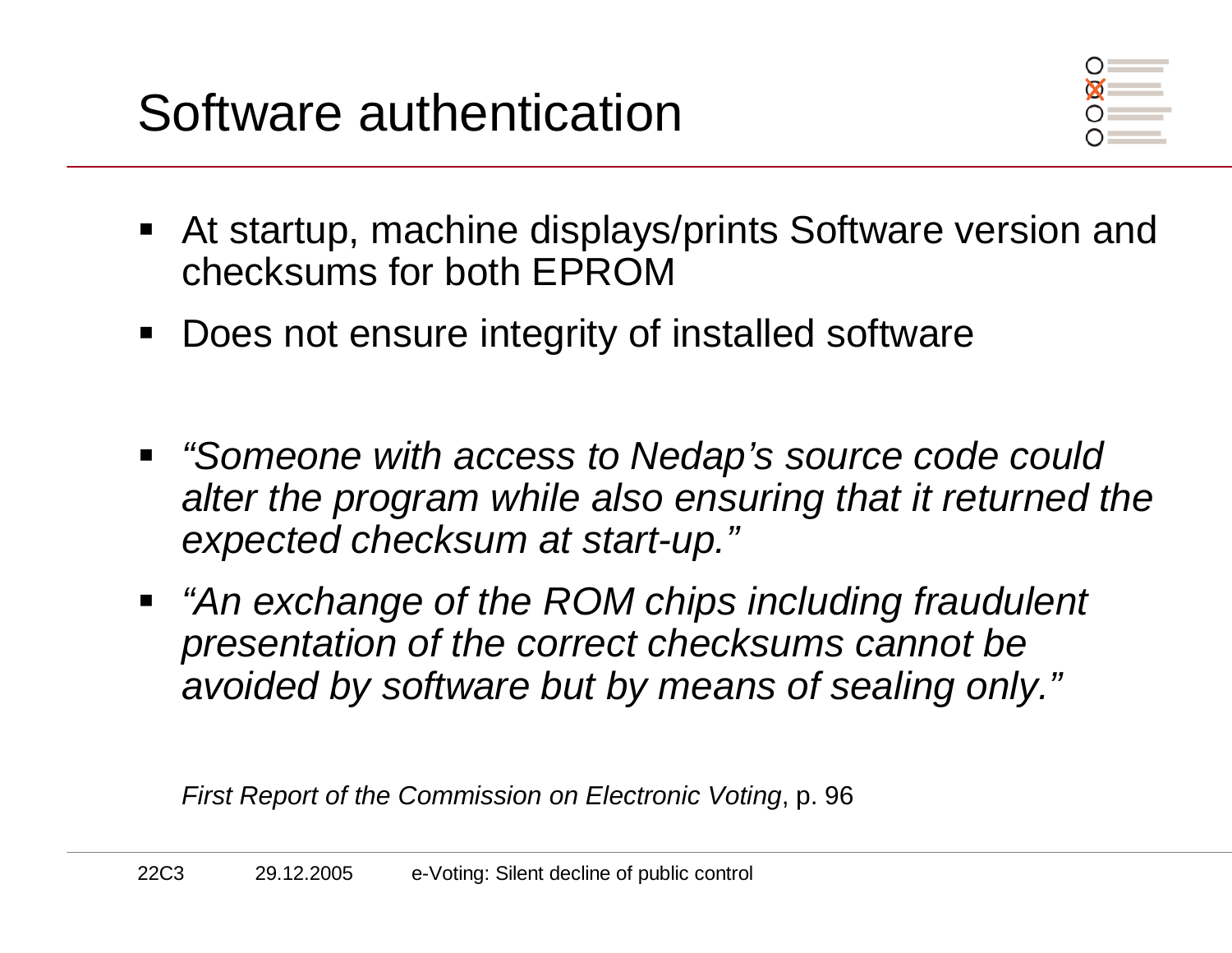

٠ "In practice it took a technician about 40 seconds to open the machine from the back. We observed that the controlling program chips are actually socketed for ease of access. Therefore there is little to prevent removal and substitution of the program [...]. We estimate that 2 minutes of unauthorised access would be sufficient to switch programs."

First Report of the Commission on Electronic Voting, p. 139

 "The seals on the voting machine peeled back equally easily. Four Philips head screws had to be removed."First Report of the Commission on Electronic Voting, p. 189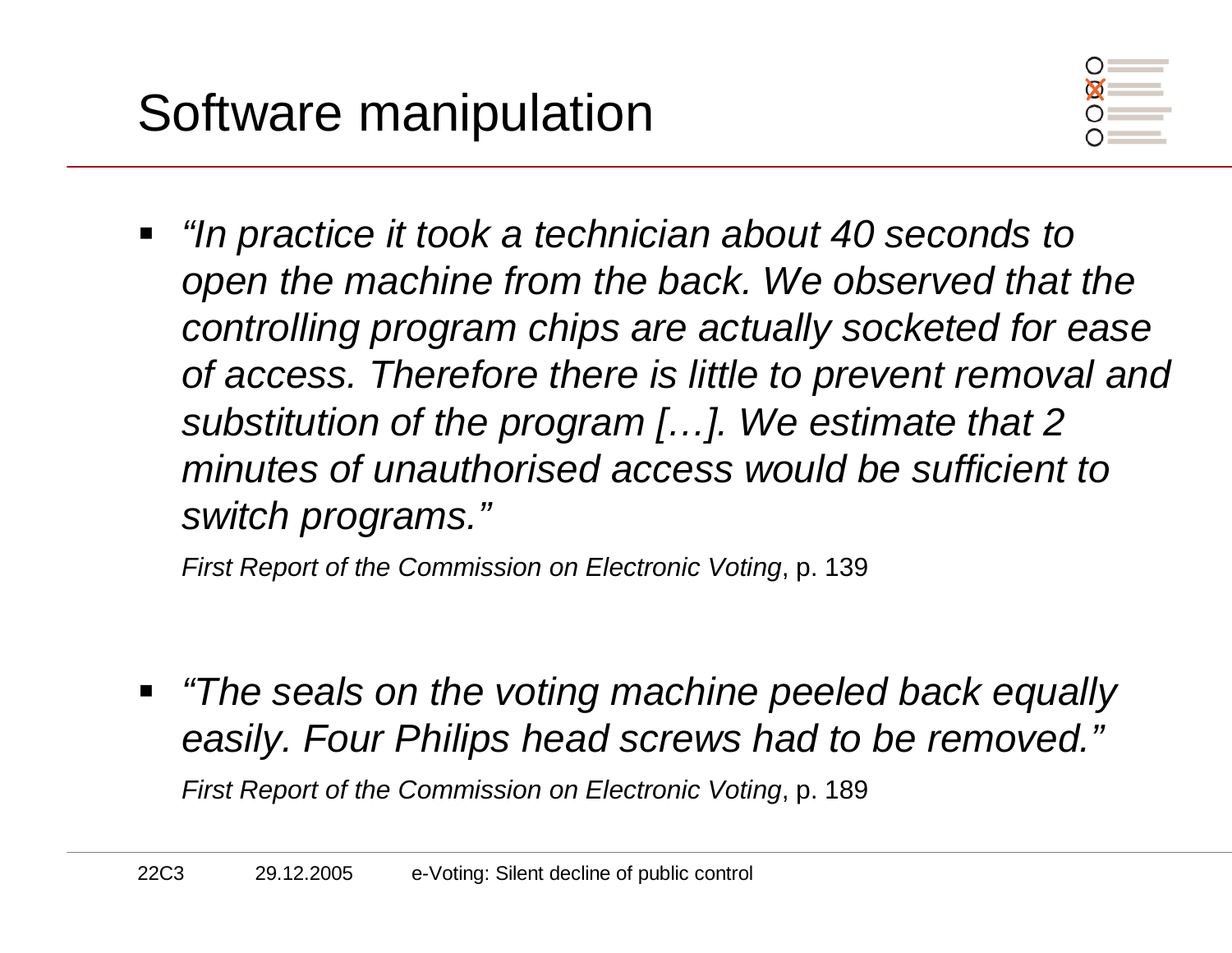### Ballot Modules



- Votes stored unencrypted
- Standard components are used (EEPROM 28F512), specs available on Internet
- $\blacksquare$  Main protection against tempering are proprietary connectors of ballot modules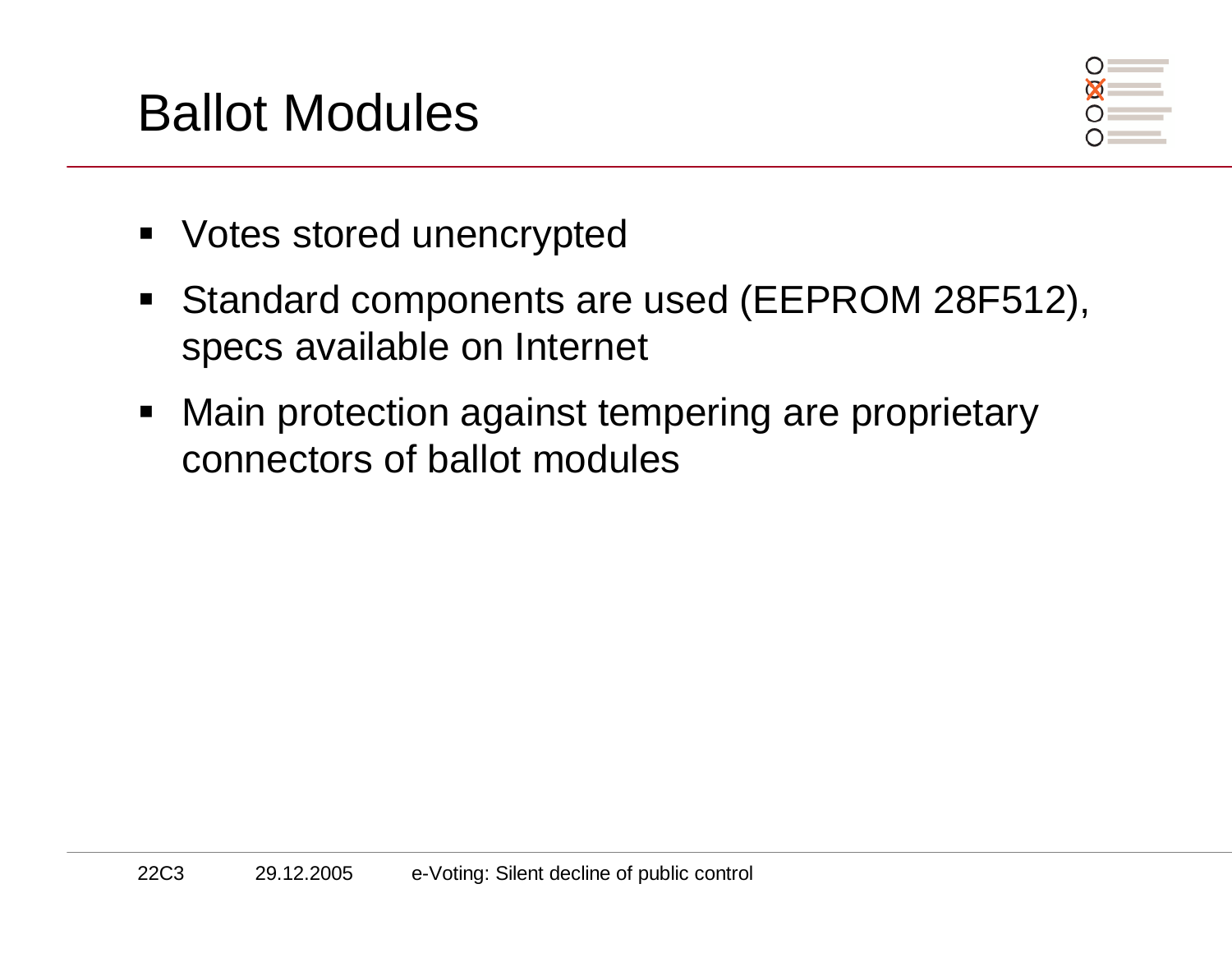# Integrated Election System



- IES controls Programming/Reading Unit for set-up and vote counting
- **Not subject to the certification process in Germany**
- In Ireland, IES is running on "hardened" PCs
- $\blacksquare$  Multiple versions of IES can be installed on same PC, older versions can be installed over newer ones
- Usage of hardened PC is not enforced First Report of the Commission on Electronic Voting, p. 56
- $\blacksquare$ Irish report provides step by step guide to bypass protection measures (p. 151)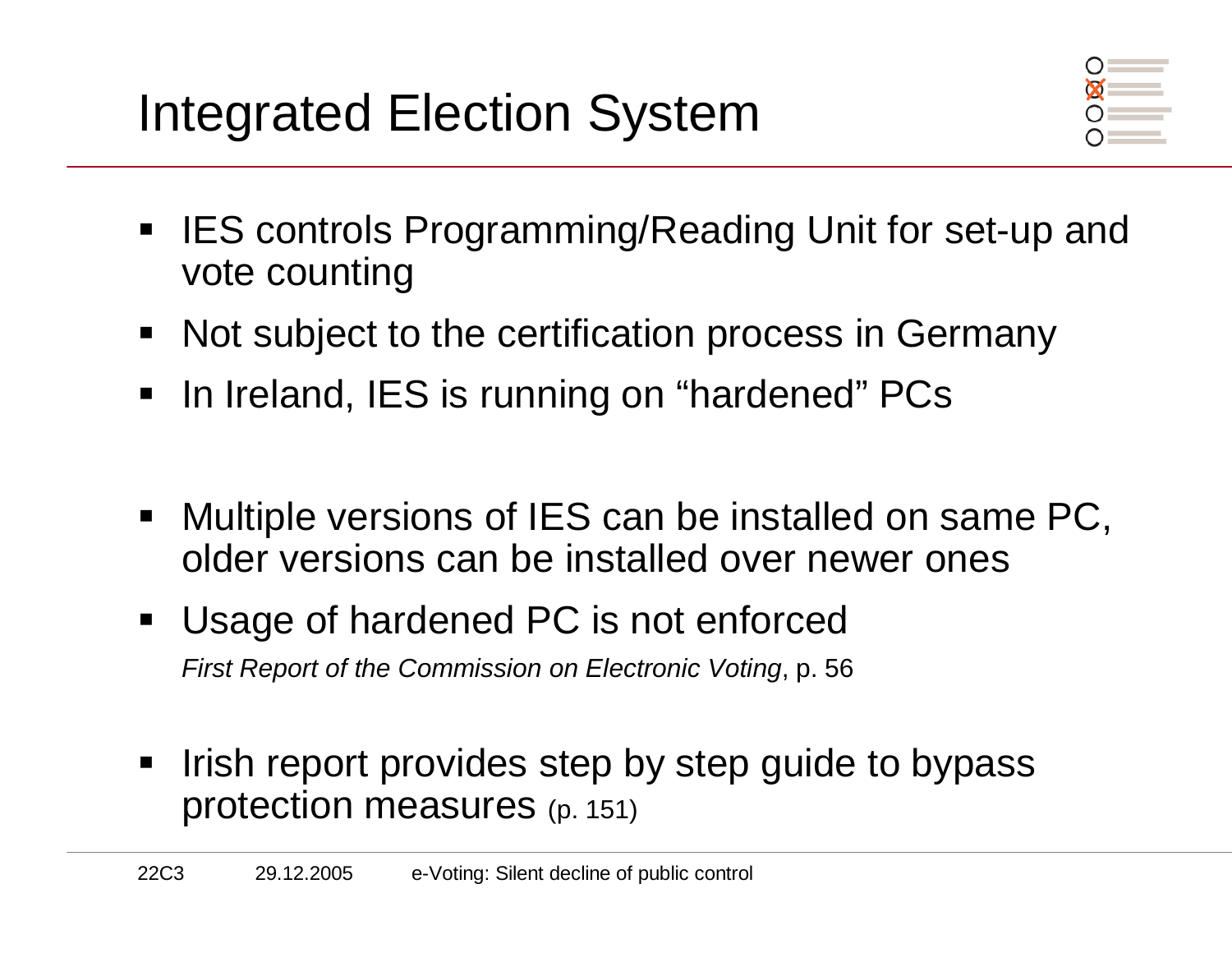

- ٠ "The voting system is 1980's technology. In the 1980's the threats to this kind of technology were not as well understood as they are today; furthermore many effective defensive counter-measures have been perfected in the meantime (such as the use of cryptography) which are not deployed here. "
- **"Security, such as it is, relies largely on the long** discredited concept of 'Security Through Obscurity'. It is a well-established principle in the world of electronic and computer security, that this is inadequate."

First Report of the Commission on Electronic Voting, p. 129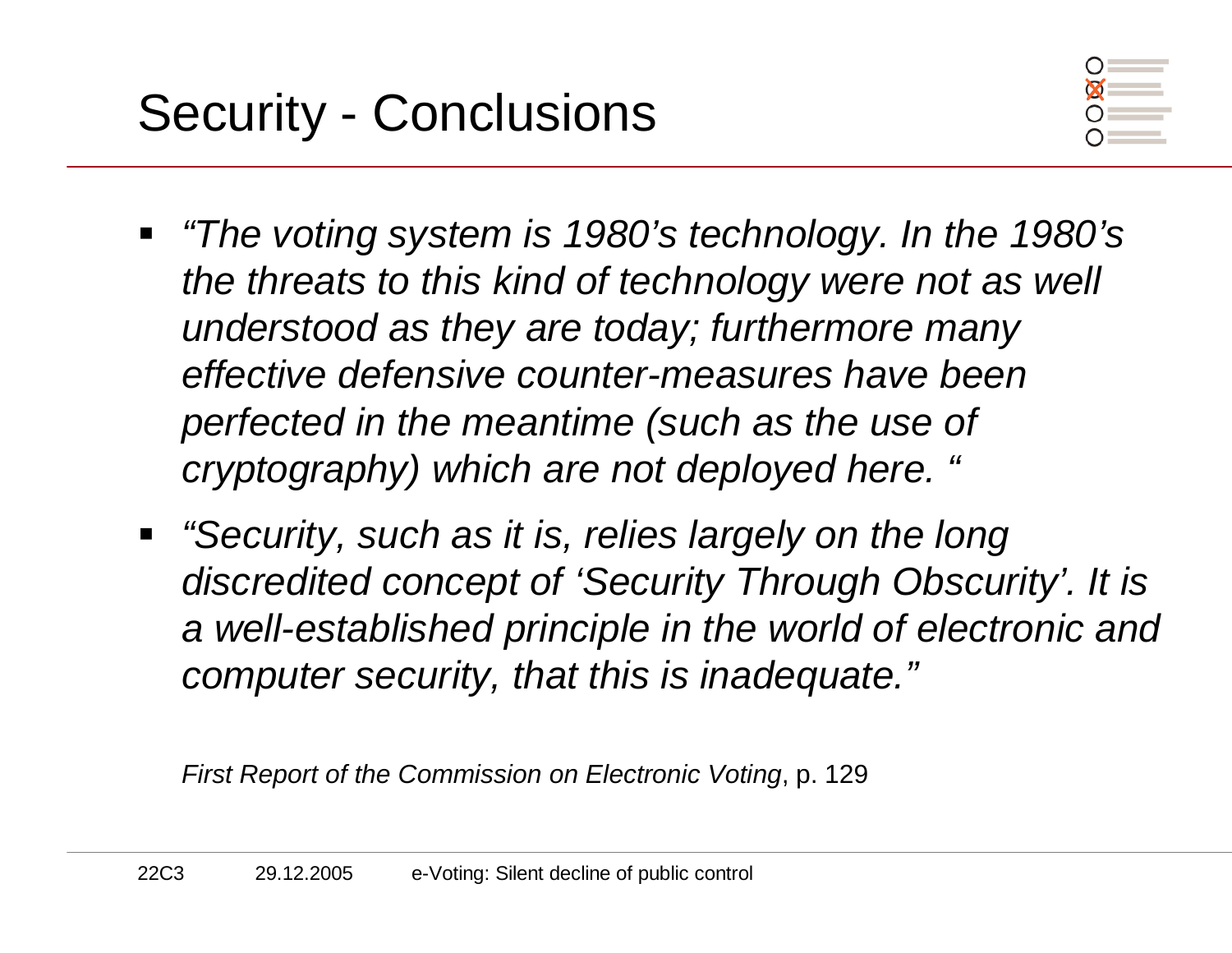

### **Checklist**

Requirements met / not met by Nedap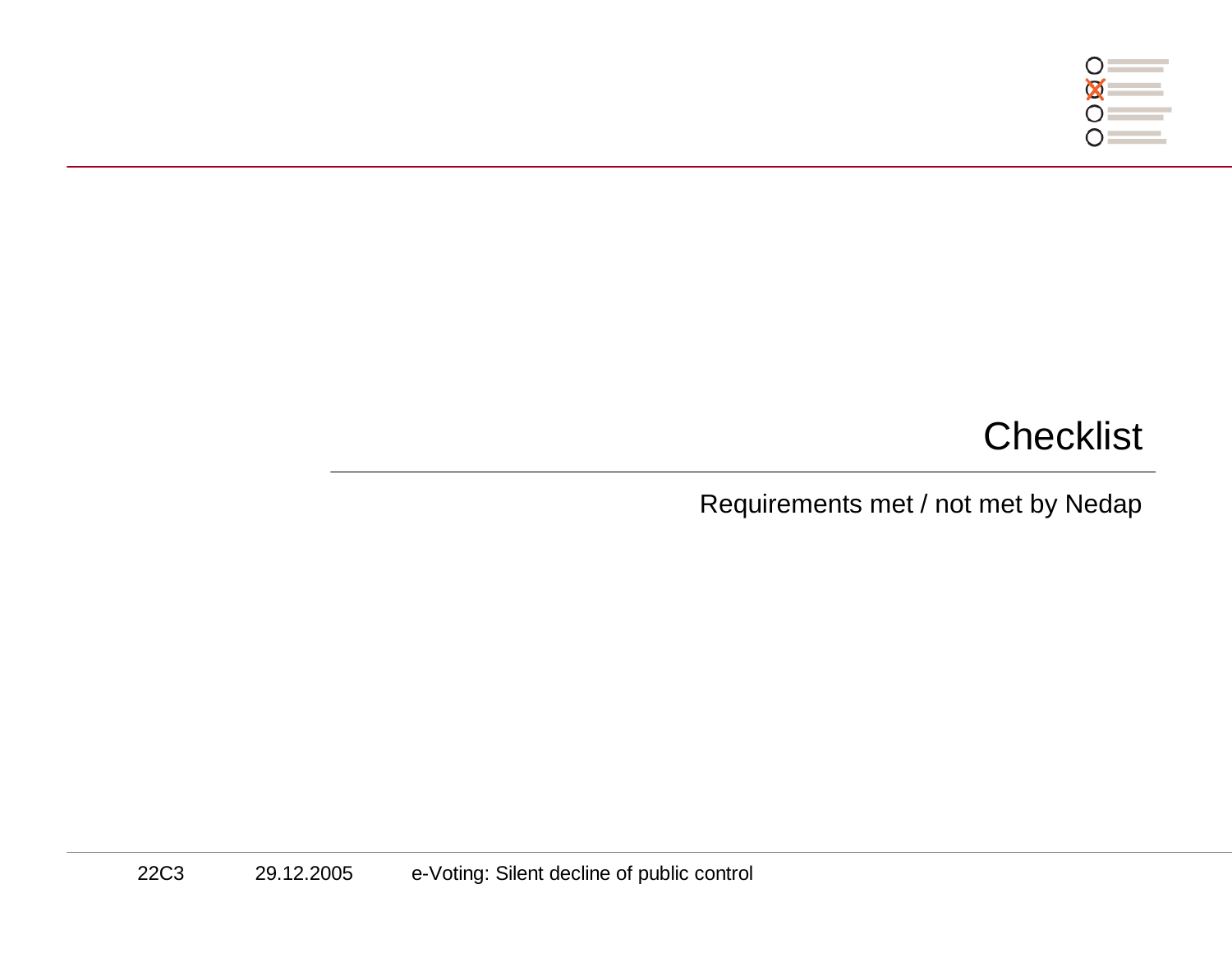# German Legal Framework



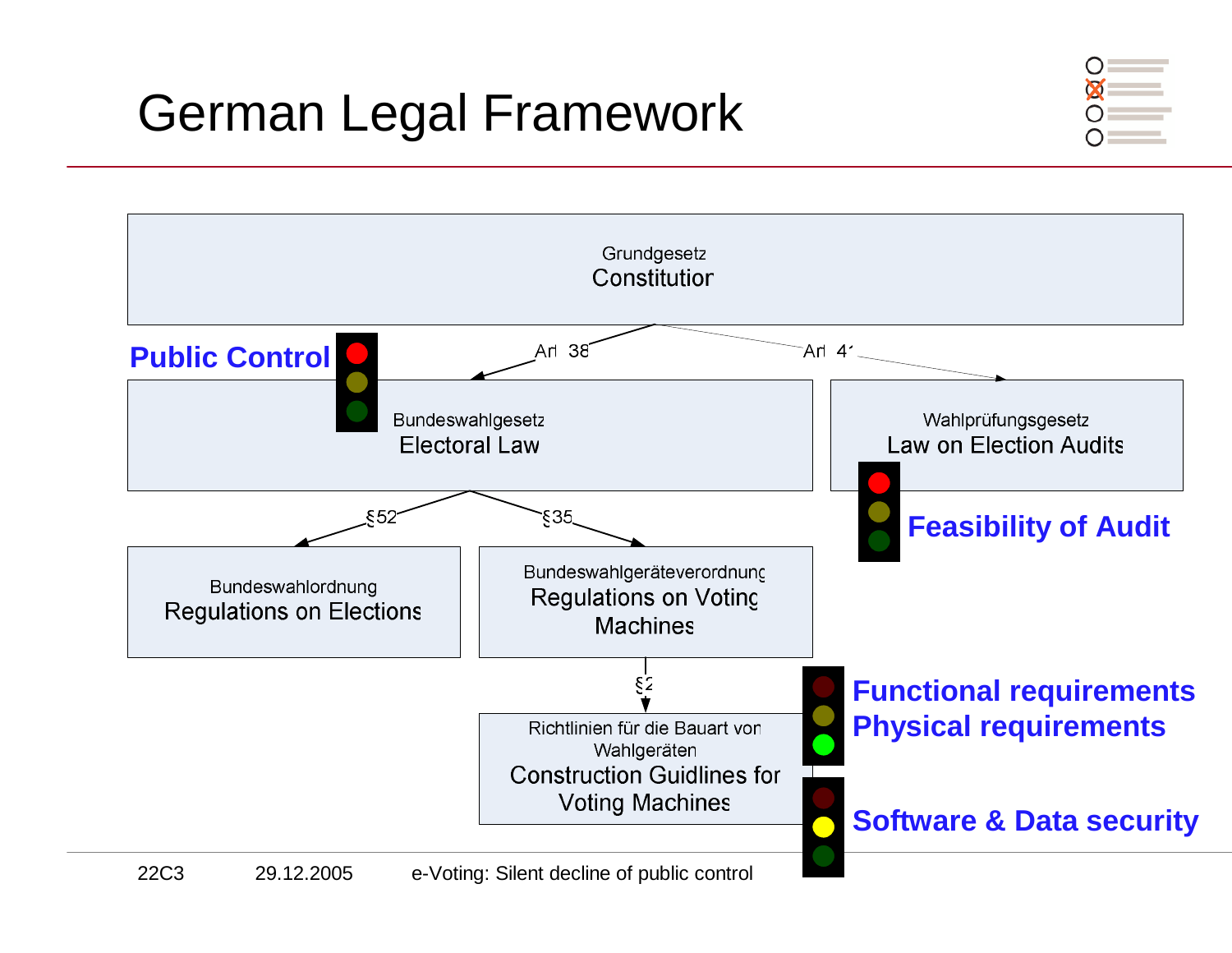# **Conclusions**



- Voter's control over his personal vote
	- **IMPOSSIble to determine if vote is recorded correctly**
- Public Control
	- Impossible to determine if installed software is certified one
	- ٠ Impossible to know if software counts correctly
	- **Impossible to determine if votes have been stored as cast by the** voters and have not been manipulated afterwards
- Feasibility of Audit:
	- **IMPOSSible to verify if election result is based on cast votes**
- Technical requirements unlikely to be met
	- Security measures unlikely to be state of the art
	- Impossible to detect software manipulations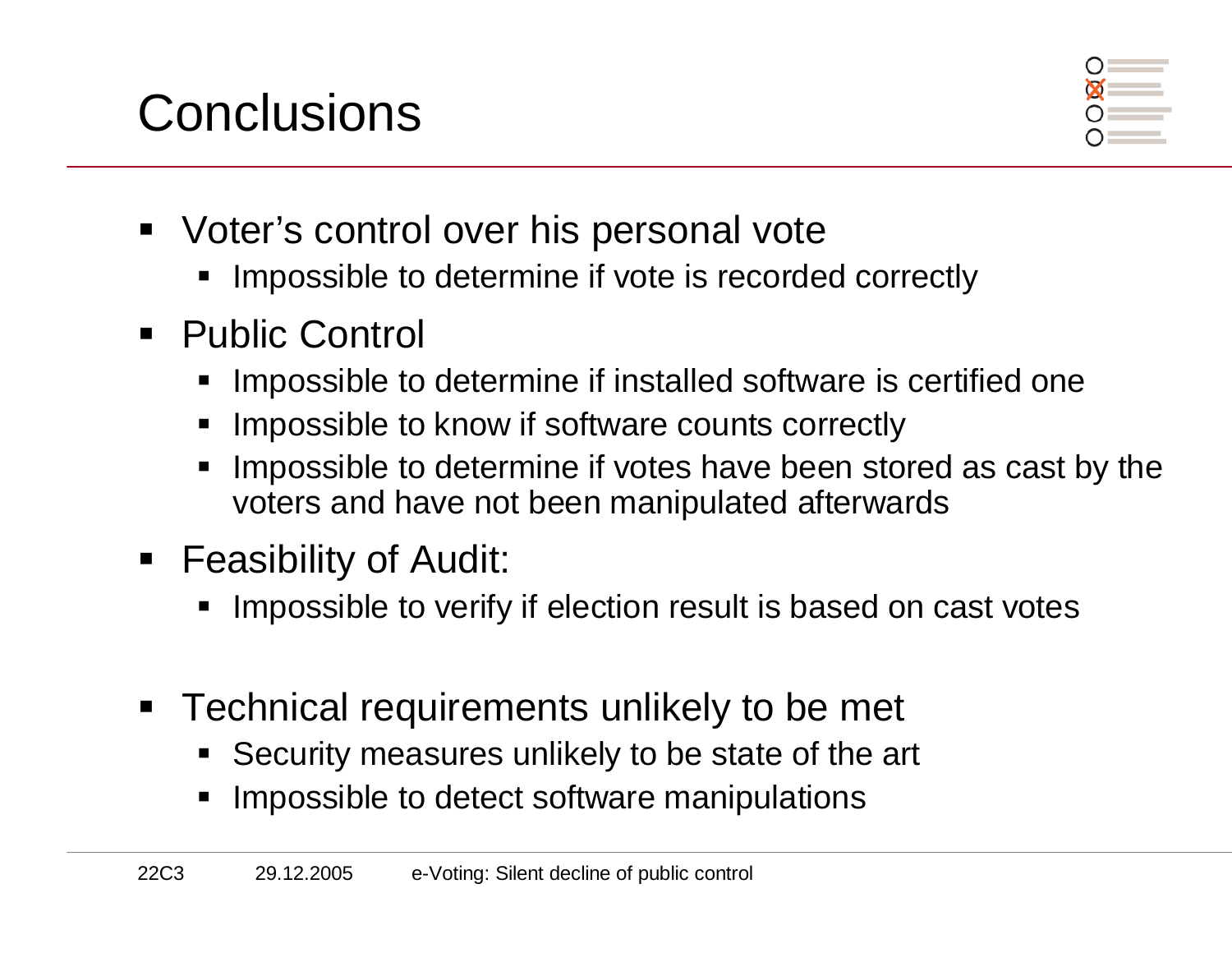



- Public control over voting process and feasibility of audit need to be ensured for voting machines
- **Certification process for voting machines and test results** needs to be transparent and results need to be published
- **Installed software needs to be authenticated on every** machine immediately before elections
- **Absence of audit trail and intransparent certification** process/results are unacceptable in a democracy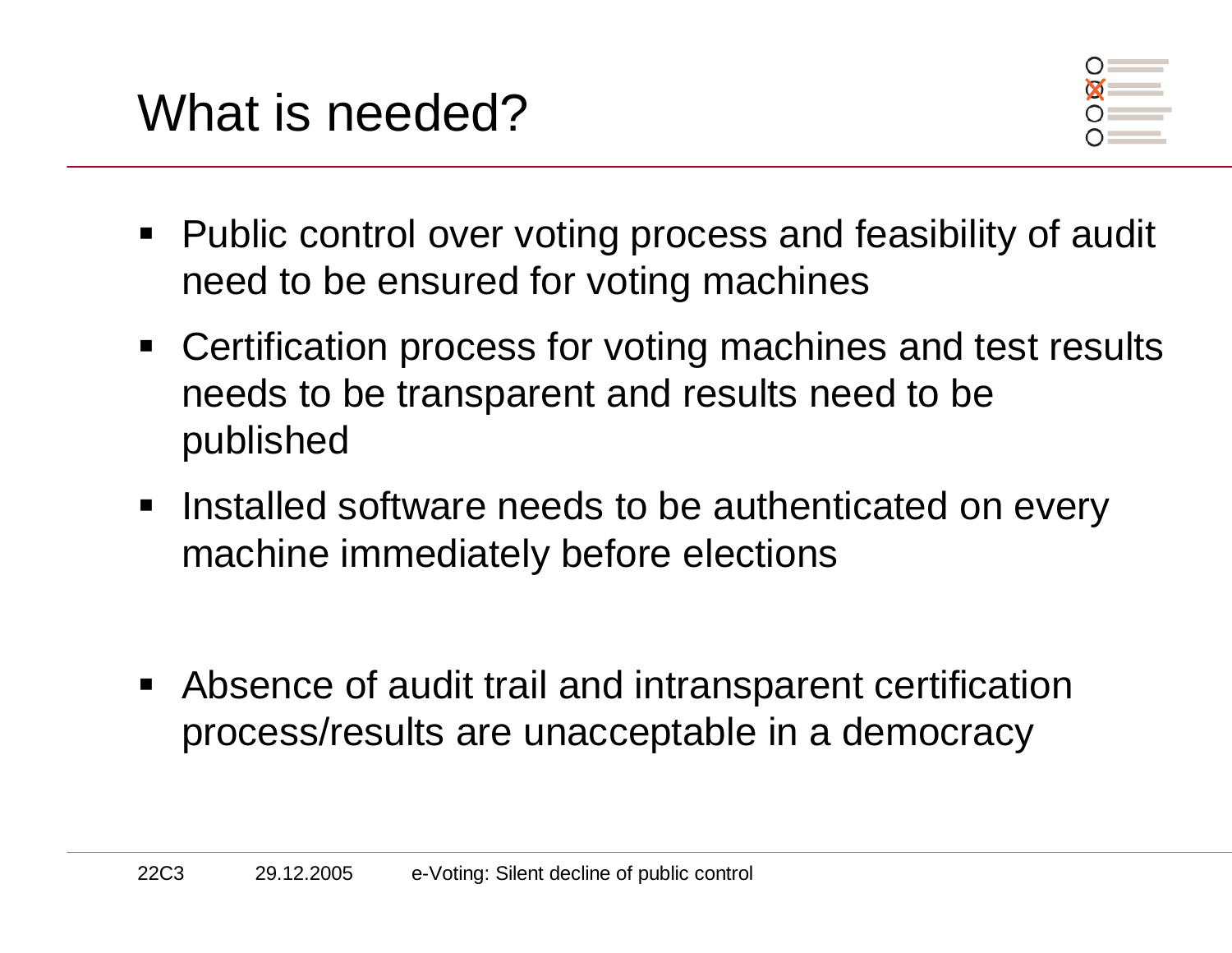

#### Next steps

…and how you can help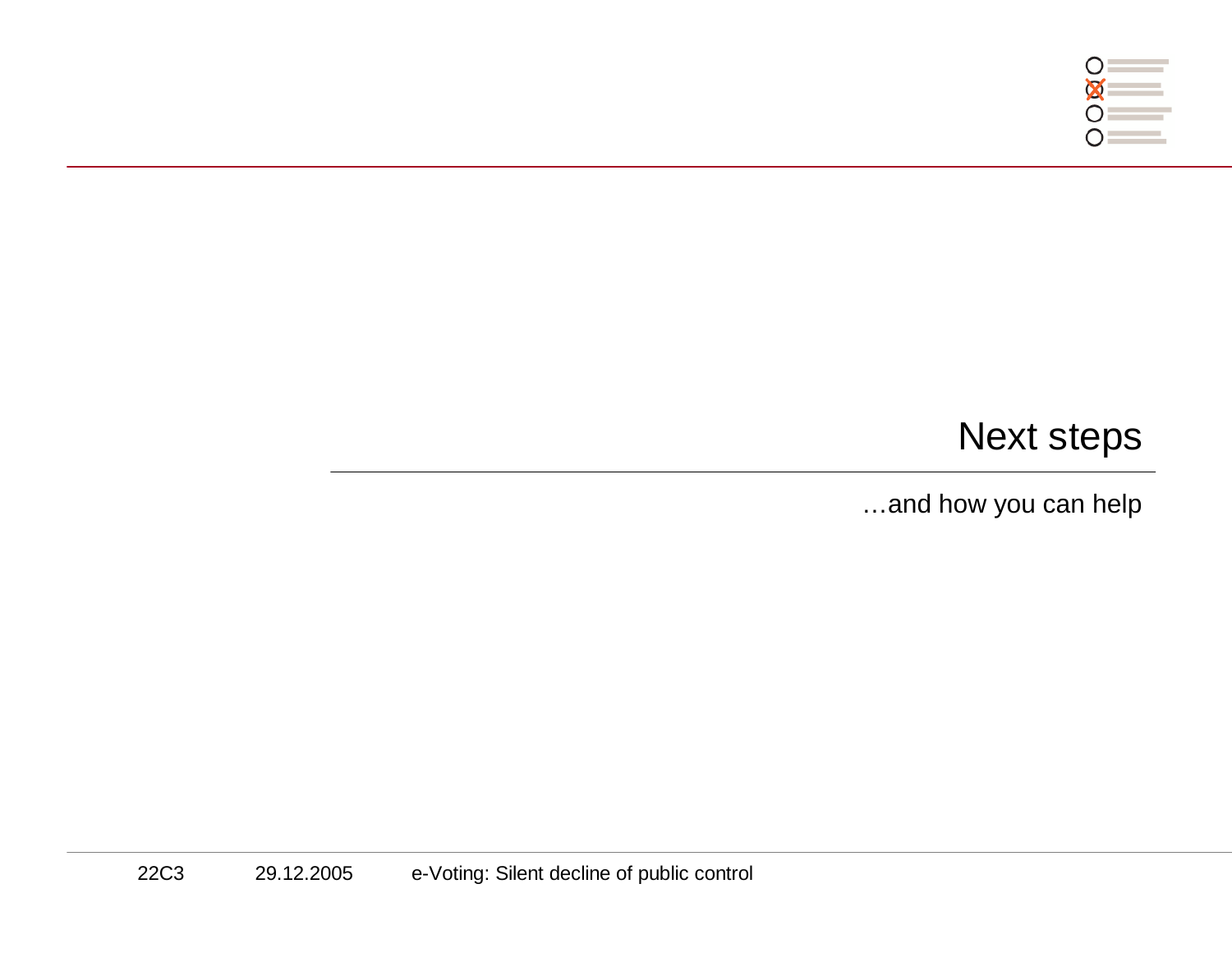

- **I** have filed a complaint to the Bundestag, challenging the results of the recent elections where Nedap machines have been used
- **If the parliament rejects the complaint, 100 supporting** signatures are required to file a case at the constitutional court
- You need to be a voter in Germany (wahlberechtigt)
- If you consider to support me, please send an e-mail to wahlqeraete@yahoo.de
- ٠ Thank you!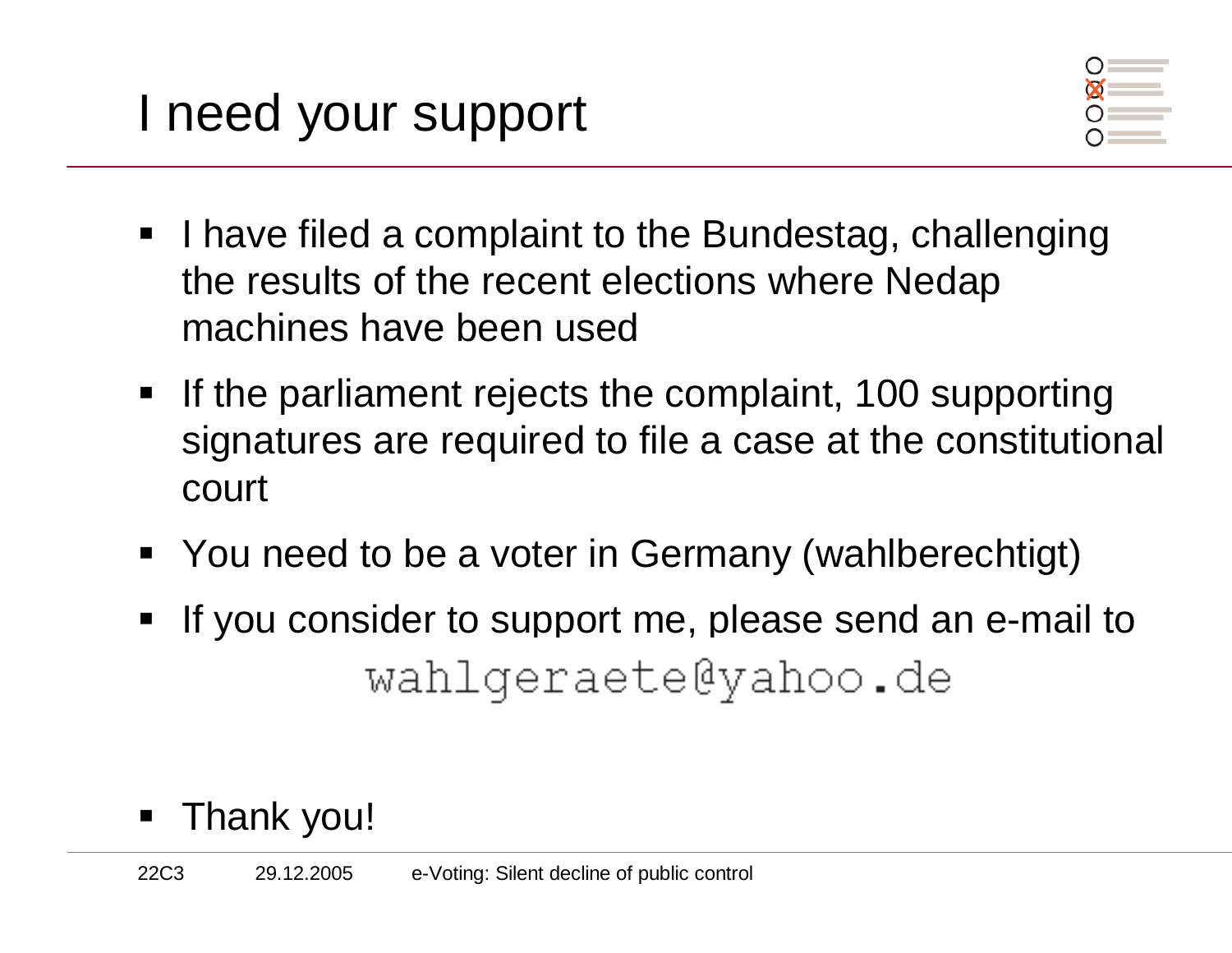

#### References

Links and Literature